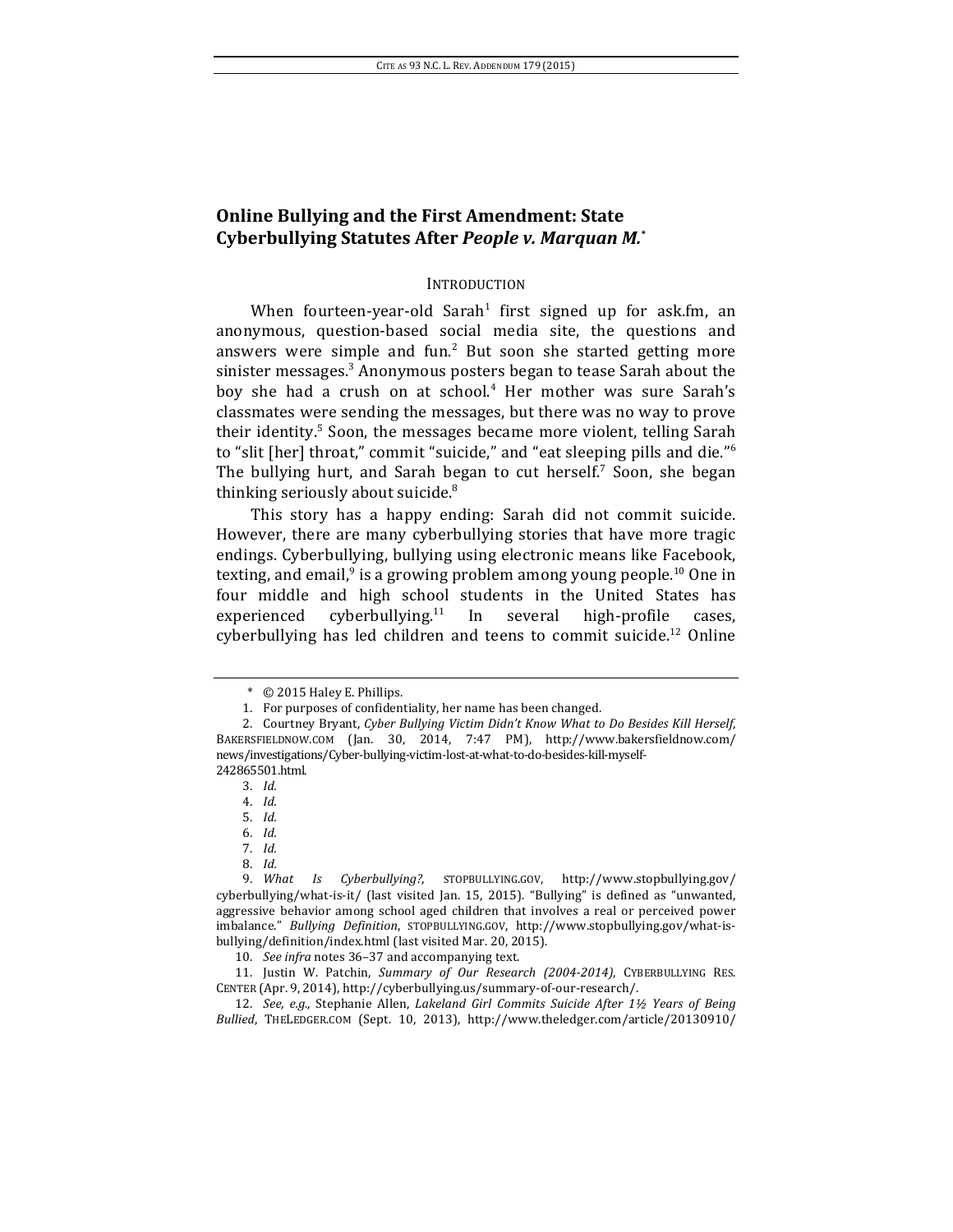bullying produces many of the same harmful effects as traditional bullying: it causes low self-esteem, depression, and feelings of powerlessness.<sup>13</sup> Unlike traditional bullying, however, cyberbullying does not stop when a child leaves school—it pervades every aspect of the victim's life through social media.<sup>14</sup> In response to these dangers, several states have passed legislation making cyberbullying a crime.<sup>15</sup>

Such criminalization of online speech, however, raises significant First Amendment concerns.<sup>16</sup> Under the First Amendment, the government may not restrict speech based on its content unless it falls into an exception or is narrowly tailored to serve a compelling state interest.<sup>17</sup> States also may not pass laws that criminalize a substantial amount of protected speech or that do not clearly define what types of speech are forbidden.<sup>18</sup> As many commentators have pointed out, cyberbullying laws often violate these principles by criminalizing broad swaths of online speech based only on writers' intent or the effect of the speech on victims.<sup>19</sup>

These arguments got their first day in court in *People v. Marquan*  $M<sub>1</sub>$ <sup>20</sup> which marked the first time a court has struck down a

news/130919963?p=1&tc=pg; Aaron Martinez, *Cyberbullying: El Paso Girl's Suicide Puts Spotlight on Social Media Dangers*, EL PASO TIMES (Jan. 12, 2014), http://www.elpasotimes.com/news/ci\_24895008/activist-lawmakers-battle-increasingthreat-cyber-bullying; Verity Sayles, *Ryan's Story a Lesson in Bullying ...* and Prevention, THE ITEM  $(Mar.$   $7,$   $2014$ ,

http://www.telegram.com/article/20140307/COULTER01/303079958.

<sup>13.</sup> Jenn Anderson, Mary Bresnahan & Catherine Musatics, *Combating Weight-Based Cyberbullying on Facebook with the Dissenter Effect*, 17 CYBERPSYCHOL., BEHAV. & SOC. NETWORKING 281, 281 (2014).

<sup>14.</sup> *Id.*

<sup>15.</sup> *See, e.g.*, ARK. CODE ANN. § 5-71-217 (2005 & Supp. 2013); LA. REV. STAT. ANN.  $\S$  14:40.7 (2007 & Supp. 2013); N.C. GEN. STAT  $\S$  14-458.1 (2013). For a comprehensive list of cyberbullying laws by state, see generally Sameer Hinduja & Justin Patchin, *A Brief Review of State Cyberbullying Laws and Policies*, CYBERBULLYING RES. CENTER, http://www.cyberbullying.us/Bullying-and-Cyberbullying-Laws.pdf (last updated Jan., 2015).

<sup>16.</sup> *See, e.g.*, John O. Hayward, *Anti-Cyber Bullying Statutes: Threat to Student Free* Speech, 59 CLEV. ST. L. REV. 85, 118−22 (2011); Lyrissa Lindsky & Andrea Pinzon Garcia, *How Not to Criminalize Cyberbullying,* 77 Mo. L. REV. 693, 698 (2012).

<sup>17.</sup> *See U.S. CONST. amend. I; infra Part I.C.* 

<sup>18.</sup> See infra Part I.C.

<sup>19.</sup> *See* Naomi Harlin Goodno, *How Public Schools Can Constitutionally Halt* Cyberbullying: A Model Cyberbullying Policy that Considers First Amendment, Due Process, and *Fourth Amendment Challenges*, 46 Wake Forest L. Rev. 641, 656−66 (2011); Hayward, *supra* note 16, at 118−22; Lindsky & Garcia, *supra* note 16, at 713-17.

<sup>20. 19</sup> N.E.3d 480 (N.Y. 2014).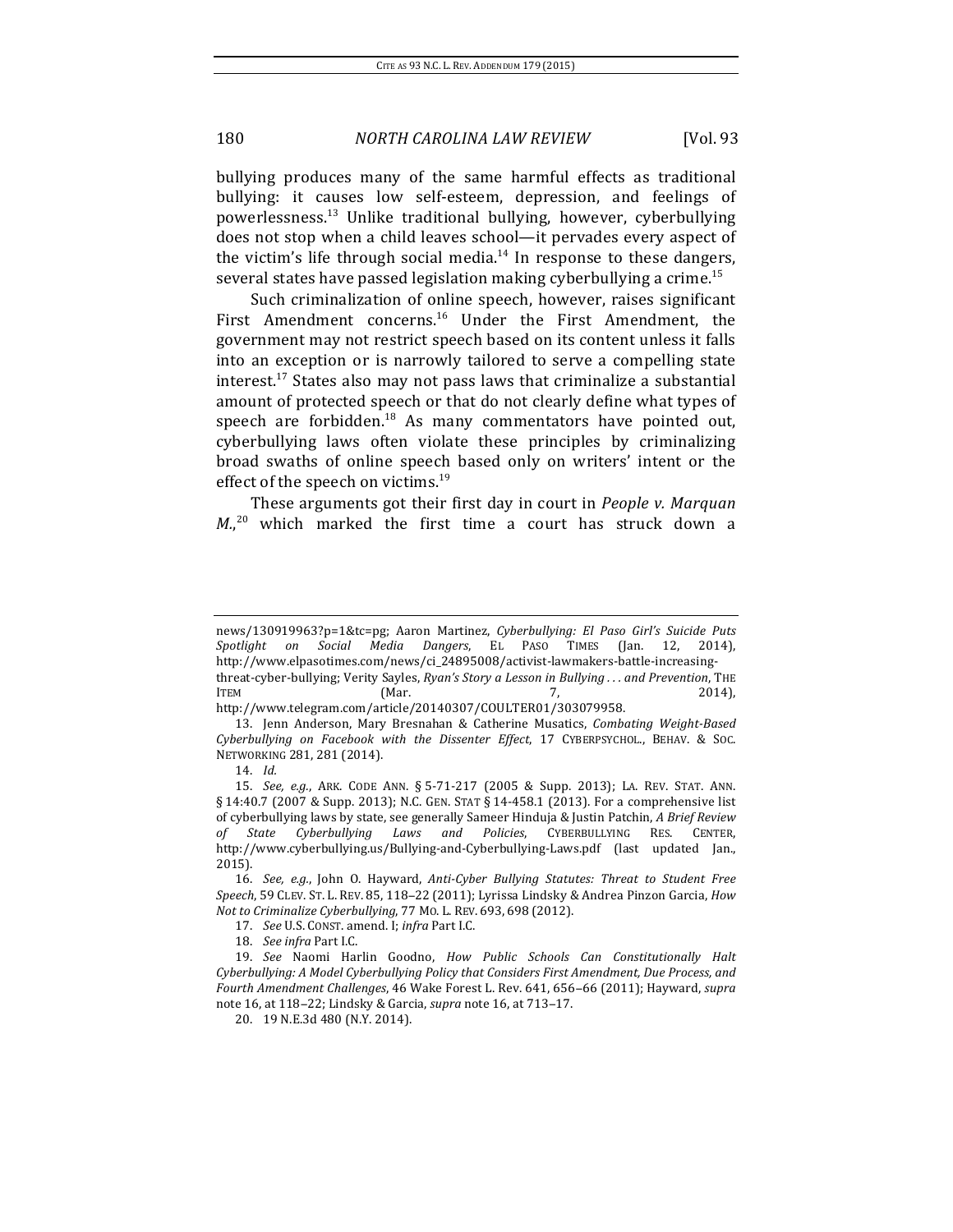cyberbullying provision on constitutional grounds.<sup>21</sup> In Marquan M., the New York Court of Appeals struck down an Albany County law criminalizing cyberbullying on the grounds that the statutory language was overbroad and vague.<sup>22</sup> The court declined merely to sever the offending portions of the law because it found that the statutory language as written was not "fairly susceptible to an interpretation that satisfies applicable First Amendment requirements."<sup>23</sup> Therefore, it was beyond the court's power to rewrite the statute.<sup>24</sup>

If the reasoning used in *Marquan M.* is applied to other criminal cyberbullying statutes, $25$  several statutes that currently exist are likely to be found unconstitutional, including North Carolina's.<sup>26</sup> Because these statutes criminalize online speech in very general ways, like Albany County's did, it will be difficult for courts and legislators to rewrite them in a way that is both constitutional and comprehensive in addressing bullying. When the offending speech is removed from the statutes, much of the deterrence the statutes are meant to create goes with it. This Recent Development argues that if states choose to pass criminal cyberbullying statutes after *Marquan M.*, the legislation should be narrow and carefully drafted. It further argues that instead of passing laws criminalizing cyberbullying in all contexts, states should enact laws codifying a specific definition of cyberbullying and then require public schools to adopt policies in line with that definition. While this solution also has problems, such as enforcement difficulties and the question of to what extent schools can regulate out-of-school behavior, such laws are much less likely to violate the First Amendment because they usually fall within the student-speech exception to the Amendment.

This Recent Development proceeds in four parts. Part I gives background about the problem of cyberbullying, possible legislative solutions, and relevant First Amendment jurisprudence. Part II explains the facts, holding, and reasoning of the case at issue, *People v. Marquan M.* Part III analyzes the court's decision in *Marquan M.* and argues that although the court was right to strike down the statute, its reasoning, if widely applied, would likely invalidate most criminal

<sup>21.</sup> *Id.* at 488; Daniel Wiessner, N.Y. Top Court Says Cyberbullying Law Violates Free *Speech*, REUTERS (Jul. 1, 2014), http://www.reuters.com/article/2014/07/01/us-new-yorkcyberbully-idUSKBN0F64N420140701.

<sup>22.</sup> *Marquan M.*, 19 N.E.3d at 487.

<sup>23.</sup> *Id.* (internal quotation marks omitted).

<sup>24.</sup> *Id.* at 487.

<sup>25.</sup> *See infra* Part II.D.

<sup>26.</sup> *See, e.g.*, ARK. CODE ANN. § 5-71-217 (2005 & Supp. 2013); LA. REV. STAT. ANN. § 14:40.7 (2007 & Supp. 2013); N.C. GEN. STAT. § 14-458.1 (2013).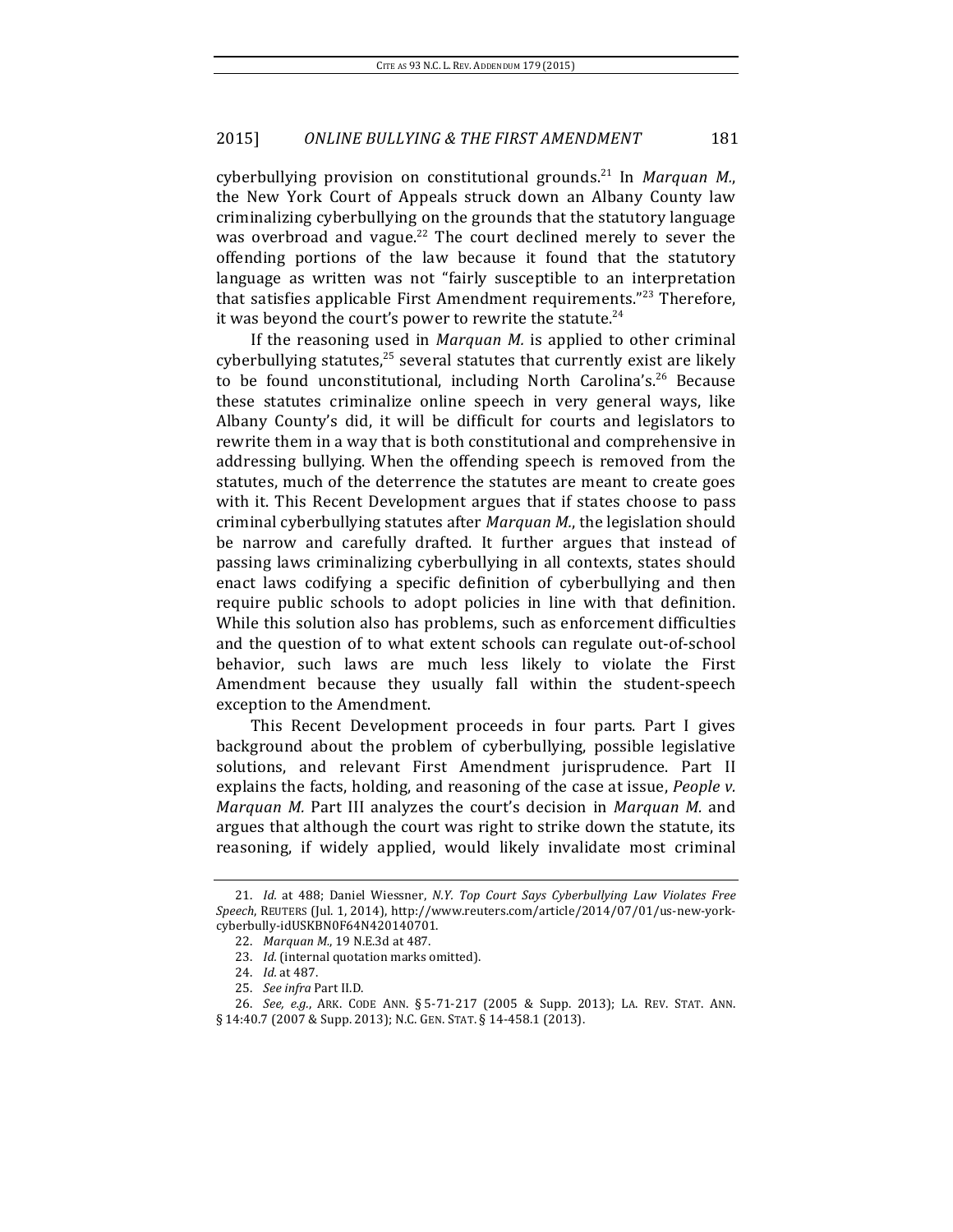sanctions outlawing cyberbullying. Using North Carolina's statute as a representative example, Part III argues that many of these statutes are unconstitutional and proposes narrowing statutory language so that such statutes are less likely to be struck down. Finally, Part IV concludes that, in light of the court's analysis in *Marquan M.*, state legislatures that wish to attack the problem of cyberbullying should refrain from enacting broad criminal sanctions but instead should focus on narrowly drafted statutes, school policy laws, and specific definitions.

### I. BACKGROUND: THE CYBERBULLYING PROBLEM AND POSSIBLE SOLUTIONS

Teenagers have always been bullies, but cyberbullying is a problem unique to the Internet age. The vast majority of teens are now online,<sup>27</sup> and more than three-fourths of them own cell phones.<sup>28</sup> The average eight- to eighteen-year-old spends more than seven hours a day using media, including computers and cell phones.<sup>29</sup> The Internet allows teen bullies to reach their victims in a pervasive and public manner that can be far more harmful than traditional bullying, $30$  and Internet-based bullying has played a role in several well-publicized teen suicides.<sup>31</sup>

In the past decade, as the magnitude of the cyberbullying problem has become apparent, state legislatures have passed several different kinds of laws attempting to grapple with the problem, $32$  some of which are more likely to implicate First Amendment concerns than others.<sup>33</sup> This Part begins by giving a comprehensive definition of cyberbullying and explaining why it is often more harmful than traditional bullying. It then details state and local legislative responses to cyberbullying and lays out the First Amendment law potentially implicated by cyberbullying legislation.

<sup>27.</sup> *Teens Fact Sheet*, PEW RES. INTERNET PROJECT, http://www.pewinternet.org/factsheets/teens-fact-sheet/ (last visited Nov.  $16$ ,  $2014$ ) (finding that ninety-five percent of teens twelve to seventeen were online as of September 2012).

<sup>28.</sup> Mary Madden et al., *Teens and Technology 2013*, PEW RES. INTERNET PROJECT (March 13, 2013), http://www.pewinternet.org/2013/03/13/teens-and-technology-2013/# (finding that seventy-eight percent of teens have a cell phone).

<sup>29.</sup> VICTORIA J. RIDEOUT, ULLA G. FOEHR & DONALD F. ROBERTS, GENERATION M<sup>2</sup>: MEDIA IN THE LIVES OF 8- TO 18-YEAR-OLDS 2 (2010), *available at* http://kaiserfamilyfoundation.files.wordpress.com/2013/01/8010.pdf (finding that the average eight- to eighteen-year-old uses media, including computers, video games, and TV, for seven hours and thirty-eight minutes every day).

<sup>30.</sup> See infra Part I.A.

<sup>31.</sup> *See supra* note 12 and accompanying text.

<sup>32.</sup> *See infra* Part I.B.

<sup>33.</sup> See infra Part I.B.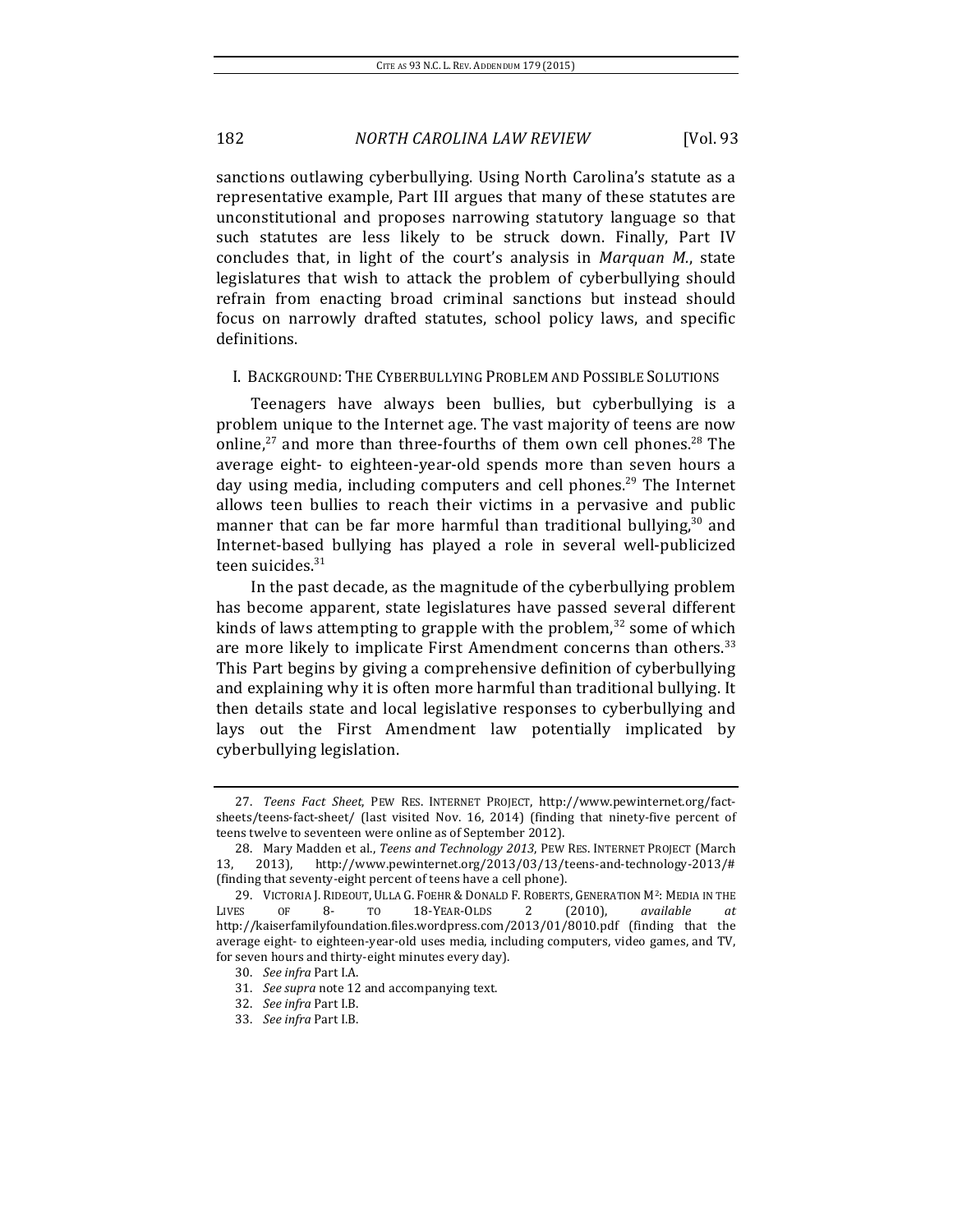#### *A. The Problem*

Because it can take many different forms, cyberbullying is difficult to define. Representative definitions include "bullying that takes place using electronic technology<sup>"34</sup> and "an aggressive, intentional act using electronic forms of contact, repeatedly and over time against a victim who cannot easily defend him or herself." $35$  Online bullying is increasingly common among teenagers, as "[a]bout one out of every four teens has experienced cyberbullying, and about one out of every six teens has done it to others." $36$  In 2011, studies estimated that about 2.2 million students experienced cyberbullying—a significant increase from 1.5 million only two years earlier. $37$ 

Such high rates of cyberbullying are worrisome because cyberbullies can cause harm to their victims that often goes beyond the harm caused by traditional bullies. Children and teens who experience online bullying are more likely than their peers to feel depressed and powerless,<sup>38</sup> use drugs and alcohol, and have health problems.<sup>39</sup> In the most severe cases, cyberbullying has led the bullied child to commit suicide. $40$  Research suggests cyberbullying is more hurtful than traditional bullying for three reasons. $41$  First, it is easier for bullies because of the anonymity provided by the Internet; instead of teasing other students at school where they are likely to be caught by the teachers, cyberbullying allows teens to attack each other facelessly.<sup>42</sup> Second, cyberbullying is more pervasive than traditional bullying because it can be done on a wide variety of platforms, including Facebook, other social media, texting, and email. As a result, bullies can attack victims over multiple mediums at one time.<sup>43</sup> Because so many teenagers are using social media, it is socially difficult for them to disengage from these platforms. $44$  Finally, the effects of cyberbullying can last longer than those of traditional bullying because mean

43. *Id.*

<sup>34.</sup> *What Is Cyberbullying?*, *supra* note 9.

<sup>35.</sup> Peter K. Smith et al., *Cyberbullying: Its Nature and Impact in Secondary School Pupils*, 49 J. CHILD PSYCHOL. & PSYCHIATRY 376, 376 (2008).

<sup>36.</sup> *Cyberbullying Facts*, CYBERBULLYING RES. CENTER, http://cyberbullying.us/facts/ (last visited Jan. 15, 2015).

<sup>37.</sup> *Id.*

<sup>38.</sup> Anderson et al., *supra* note 13, at 281.

<sup>39.</sup> *What Is Cyberbullying?*, *supra* note 9.

<sup>40.</sup> See supra note 12 and accompanying text.

<sup>41.</sup> Anderson et al., *supra* note 13, at 281.

<sup>42.</sup> *Id.*

<sup>44.</sup> *See* DANAH BOYD, IT'S COMPLICATED: THE SOCIAL LIVES OF NETWORKED TEENS 19–22 (2014), *available at* http://www.danah.org/books/ItsComplicated.pdf.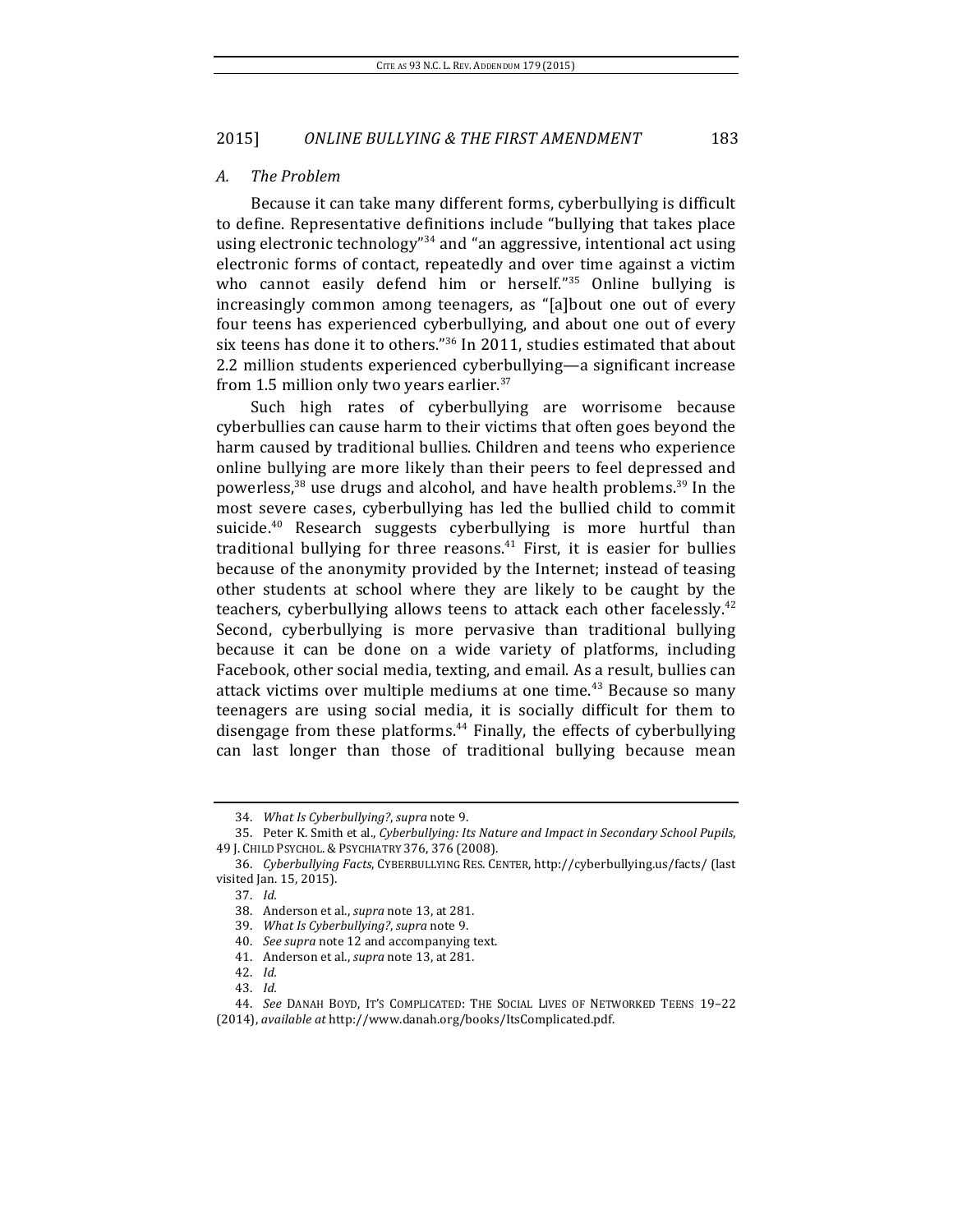comments are often permanently available for classmates and other peers to view online.<sup>45</sup>

The prevalence of cyberbullying thus creates a serious public safety issue for teenagers. Far more of teens' time is spent online now than ever before, and bullying can come from all directions on social media, with disastrous consequences. In response to this situation, states have begun to enact statutes meant to curb cyberbullying. For example, Maryland and Missouri both recently passed anticyberbullying statutes in response to victim suicides.<sup>46</sup> These laws are known as Grace's Law and Megan's Law, respectively, in honor of the victims. 47

#### *B. Legislative Responses*

States have enacted many different types of legislation in response to cyberbullying. There are two main types of statutes directly addressing the issue: statutes that direct all public schools to implement anti-bullying policies and statutes that punish all cyberbullying on and off campus by criminal sanction.<sup>48</sup> Some states have also used harassment statutes or tort remedies to address the problem.<sup>49</sup> However, each of these approaches has some disadvantages, and none of the approaches do a perfect job of addressing the issue.

Statutes regulating school board policy are the most common type of anti-cyberbullying laws.<sup>50</sup> Every state except Montana has a law requiring public school districts to implement anti-bullying policies,

<sup>45.</sup> *Id.*

<sup>46.</sup> *See, e.g.*, MARYLAND GENERAL ASSEMBLY DEPARTMENT OF LEGISLATIVE SERVICES, FISCAL AND POLICY NOTE (2013), *available at* http://mgaleg.maryland.gov/ 2013RS/fnotes/bil\_0002/sb1052.pdf (examining the fiscal and policy implications of the anti-cyberbullying statute "Grace's Law"); Melinda Deslatte, *Bill to Ban "Cyberbullying" in Louisiana Advances*, NBC NEWS (Apr. 20, 2010, 5:58PM), http://www.nbcnews.com/  $id/36673448/ns/technology$  and science-security/t/bill-ban-cyberbullying-louisiana-

advances/#.VOuPPLDF\_W4; Missouri Begins Prosecuting Under Cyberbullying Law, FOX NEWS (Dec. 20, 2008), http://www.foxnews.com/story/2008/12/20/missouri-beginsprosecuting-under-cyberbullying-law/. 

<sup>47.</sup> *See Grace's Law, ch.* 369, § 1, 2013 Md. Laws 3334, 3335 (codified at MD. CODE ANN., CRIM. LAW § 3-805 (West 2013)); Act of Jun. 30, 2008, sec. A, 2008 Mo. Laws 812, 816-17 (codified at Mo. REV. STAT. § 565.090 (2008)); Lance Whitney, *Cyberbullying Case to Test Megan's Law*, CNET (Aug. 28, 2009, 10:00 AM), http://www.cnet.com/news/cyberbullyingcase-to-test-megans-law/ (noting that Missouri's cyberbullying legislation is "[u]nofficially known as Megan's Law").

<sup>48.</sup> *See* Hinduja & Patchin, *supra* note 15, at 1.

<sup>49.</sup> Alison Virginia King, Note, *Constitutionality of Cyberbullying Laws: Keeping the Online Playground Safe for Both Teens and Free Speech*, 63 VAND. L. REV. 845, 852 (2010).

<sup>50.</sup> *See* Hinduja & Patchin, *supra* note 15, at 1.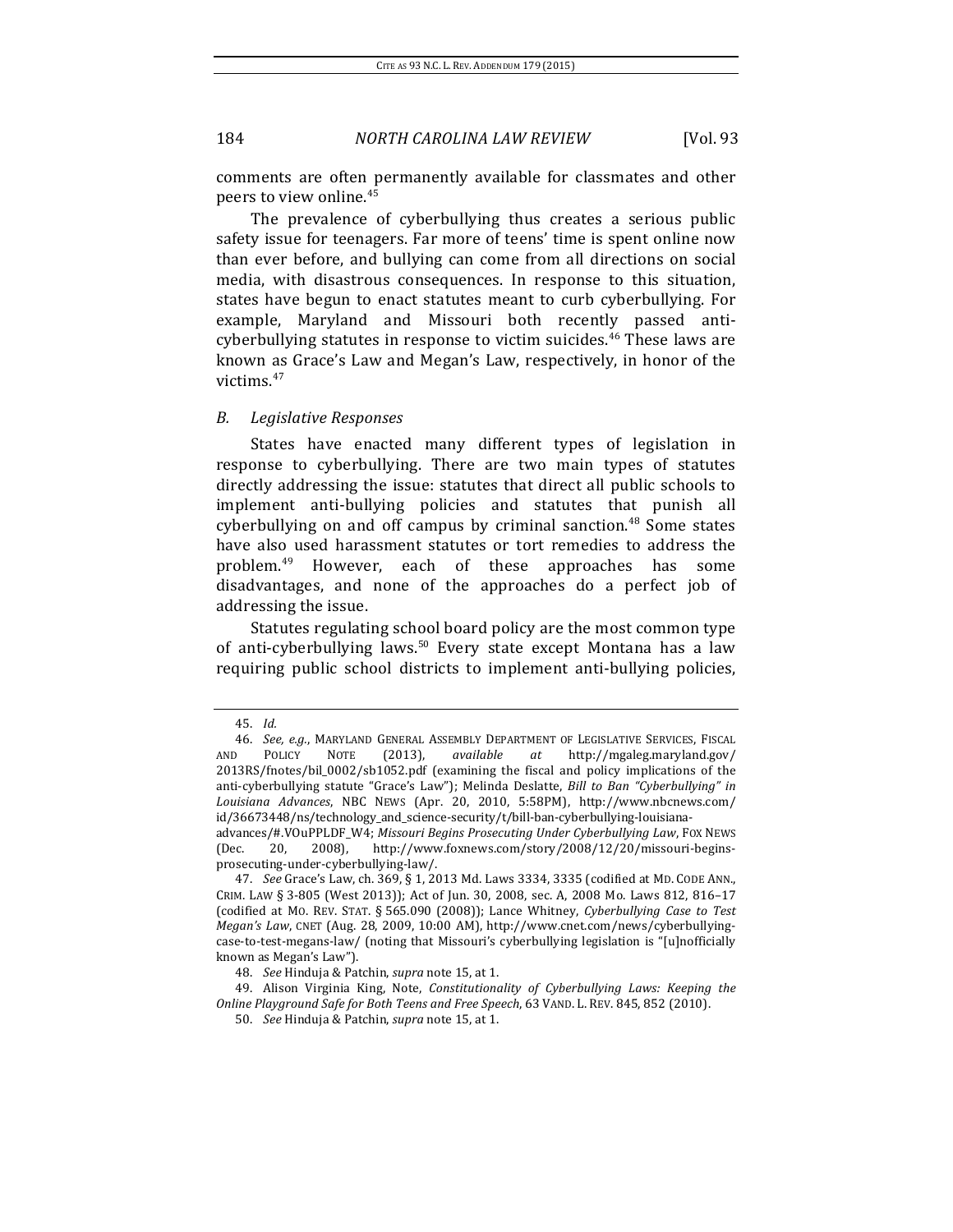and twenty of those laws specifically include cyberbullying.<sup>51</sup> These policies usually do not involve criminal sanctions.<sup>52</sup> The Maine statute is representative of the statutes that broadly regulate school board policy.<sup>53</sup> It prohibits bullying, including cyberbullying, on school campuses.<sup>54</sup> It further requires all school boards to adopt a policy that includes, among other features, procedures for enforcing and anonymously reporting bullying, a statement of disciplinary action to be taken against those who engage in bullying, and a procedure for referring bullies to counseling or other supportive services as needed.55

While they are certainly helpful in addressing the cyberbullying problem, school-based policy statutes like Maine's have some drawbacks as regulatory tools. The policies are effective at addressing cyberbullying that takes place on school grounds but do not reach cyberbullying that occurs outside of school.<sup>56</sup> They also do not address bullying perpetrated by adults or other individuals outside the school system.<sup>57</sup> In addition, while some states' school policy statutes apply to private schools,<sup>58</sup> not all states extend protections to private school students.<sup>59</sup>

As a complement to school policy requirements, a handful of states have recently begun promulgating statutes that impose criminal sanctions on all cyberbullying.<sup>60</sup> Several cities and counties also have ordinances outlawing cyberbullying. $61$  Most of these statutes were

58. Massachusetts and Illinois, for example, require all schools, public and private, to implement anti-cyberbullying policies. See MASS. GEN. LAWS ANN. ch. 71, § 370 (West 2014); 105 ILL. COMP. STAT. ANN. 5/27−23.7(d) (West 2015).

59. *See, e.g.*, N.H. REV. STAT. ANN. § 193-F:4 (2011) (requiring only public school districts and chartered public schools to implement anti-cyberbullying policies); OHIO REV. CODE ANN. § 3313.666 (LexisNexis 2010) (requiring only public schools to implement anti-bullying policies); N.J. ADMIN. CODE § 6A:16-7.7 (2015) (same).

60. Hinduja & Patchin, *supra* note 15, at 1 (finding that forty-nine states have school policy requirements, while only fourteen have criminal sanctions). States that have a specific criminal sanction for cyberbullying include Arkansas, see ARK. CODE ANN. § 5-71-217 (2005 & Supp. 2013), Louisiana, LA. REV. STAT. ANN. § 14:40.7 (2007 & Supp. 2013), and North Carolina, N.C. GEN. STAT. § 14-458.1 (2013).

61. For examples of city ordinances outlawing cyberbullying and punishing the prohibited behavior with a fine, see, for example, Candace Romano, *Franklin Makes Cyberbullying a Crime*, FRANKLIN NOW (Apr. 25, 2012), http://www.franklinnow.com/ news/148874525.html (discussing cyberbullying ordinances in Franklin, WI); *Megan Meier* 

<sup>51.</sup> *Id.*

<sup>52.</sup> *Id.*

<sup>53.</sup> ME. REV. STAT. ANN. tit. 20-A, § 6554 (2012).

<sup>54.</sup> *Id.*

<sup>55.</sup> *Id.* § 5 (c), (e), (g), (i), § 9.

<sup>56.</sup> *See* King, *supra* note 49, at 860.

<sup>57.</sup> *Id.*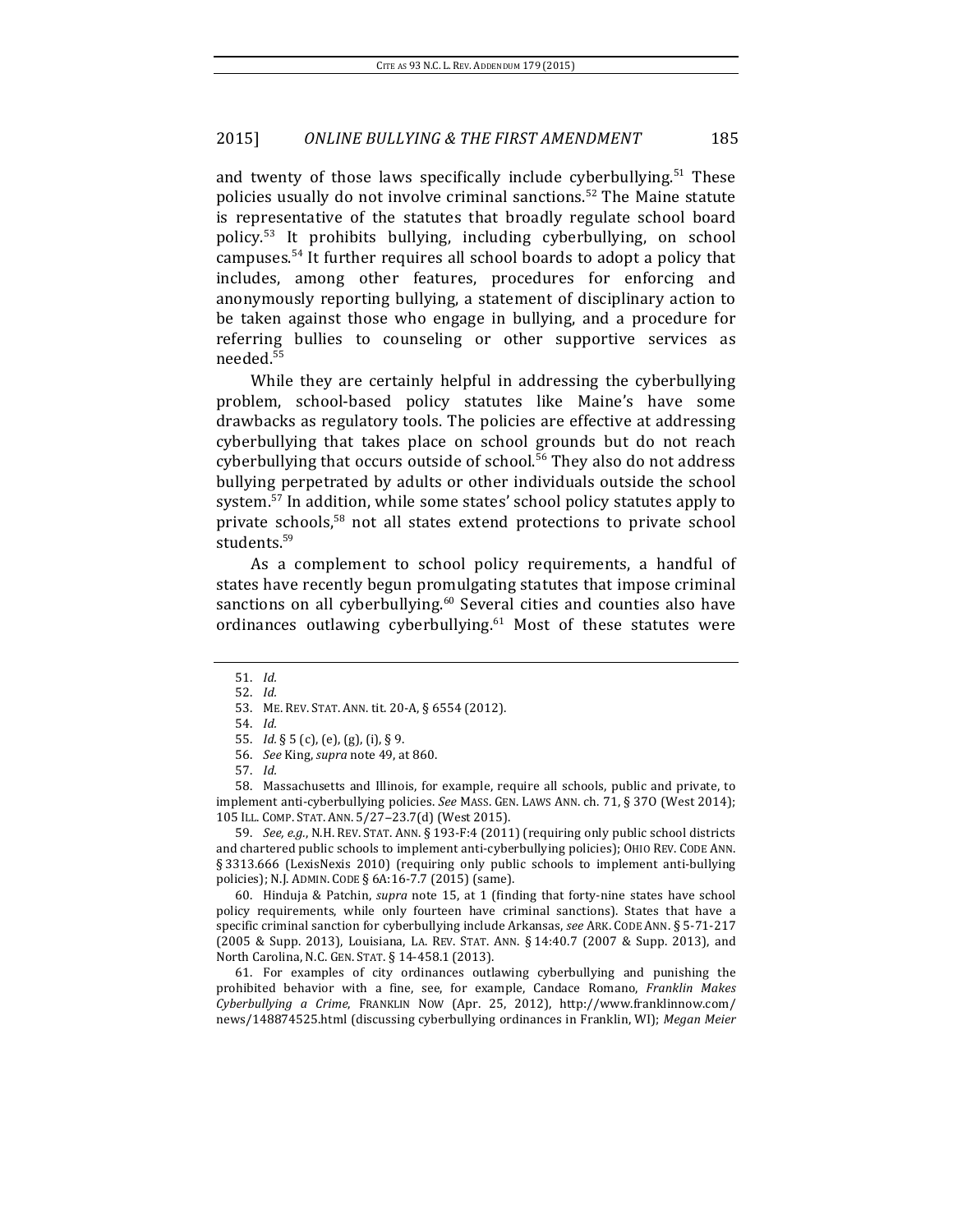implemented within the past five years.<sup>62</sup> These statutes have a wider reach and generally apply to anyone who harasses a minor online, instead of applying to just public school students. $63$  A representative example is the North Carolina statute entitled "Cyber-bullying," $64$ which makes it a misdemeanor for "any person" to use a computer to engage in a laundry list of online harassment behaviors "with the intent to intimidate or torment a minor," including creating a fake profile, accessing a computer network, or copying data.<sup>65</sup> Several other states and localities share North Carolina's ban on harassment with intent to "intimidate" or "torment" another person, including Albany County, New York, where the law at issue in *Marquan M.* originated.<sup>66</sup> Other popular features in state cyberbullying statutes include a broad definition of "electronic communication"<sup>67</sup> and require "malicious" intent.68

Although criminal sanctions like North Carolina's cover a larger population than school-based policy requirements, they are, however, difficult to enforce and to draft effectively. Enforcement of criminal cyberbullying statutes is challenging for several reasons. First, many children and teens do not feel comfortable reporting online bullying to

63. *See, e.g.*, N.C. GEN. STAT. § 14-458.1 (2013).

64. *Id.*

Case Prompts Cyberbullying Ordinance in Small Missouri Town, KSDK.COM (Mar. 5, 2008), http://archive.ksdk.com/news/story.aspx?storyid=141601 (discussing cyberbullying ordinances in LaGrange, MO).

<sup>62.</sup> For example, North Carolina passed its original statute criminalizing cyberbullying in 2009, Act of Aug. 28, 2009, ch. 551, 2009 N.C. Sess. Laws 1510, and amended it in 2012, School Violence Prevention Act of 2012, ch. 149, 2012 N.C. Sess. Laws 715 (codified as amended at N.C. GEN. STAT. § 14-458.1 (2013)). Missouri first attempted to combat the practice in 2008 through amendment of its criminal harassment statute. Act of Jun. 30, 2008, sec. A, 2008 Mo. Laws 812, 816-17 (codified at Mo. REV. STAT. § 565.090 (2008)), *invalidated in part by* State v. Vaughn, 366 S.W.3d 513 (Mo. 2012) (severing subsection (5) from the act as unconstitutionally overbroad). In 2013, Maryland passed a similar law criminalizing cyberbullying. Grace's Law, ch. 369, § 1, 2013 Md. Laws 3334, 3335 (codified at MD. CODE ANN., CRIM. LAW § 3-805 (West 2013)).

<sup>65.</sup> *Id.* § 14-458.1(a)(1)−(6). For full statutory text and analysis, see *infra* notes 181–89 and accompanying text.

<sup>66.</sup> *See, e.g.*, ARK. CODE ANN. § 5-71-217 (2005 & Supp. 2013); LA. REV. STAT. ANN. § 14:40.7 (2007 & Supp. 2013); MD. CODE ANN., CRIM. LAW § 3-805 (2013); NEV. REV. STAT. ANN. § 392.915 (2010); ALBANY, N.Y., LOCAL LAW NO. 11 § 2 (2010), *available at* http://www.albanycounty.com/Libraries/Crime\_Victims\_and\_Sexual\_Violence\_Center/Loca lLaw\_No\_11\_for\_2010\_CyberBullying.sflb.ashx, *invalidated by* People v. Marquan M., 19 N.E.3d 480 (N.Y. 2014).

<sup>67.</sup> *See, e.g.*, MD. CODE ANN., CRIM. LAW § 3-805 (West 2013); WASH. REV. CODE ANN. § 9.61.260(5) (West 2012).

<sup>68.</sup> *See, e.g.*, MD. CODE ANN., CRIM. LAW § 3-805 (West 2013); LA. REV. STAT. ANN. § 14:40.7 (2007 & Supp. 2013).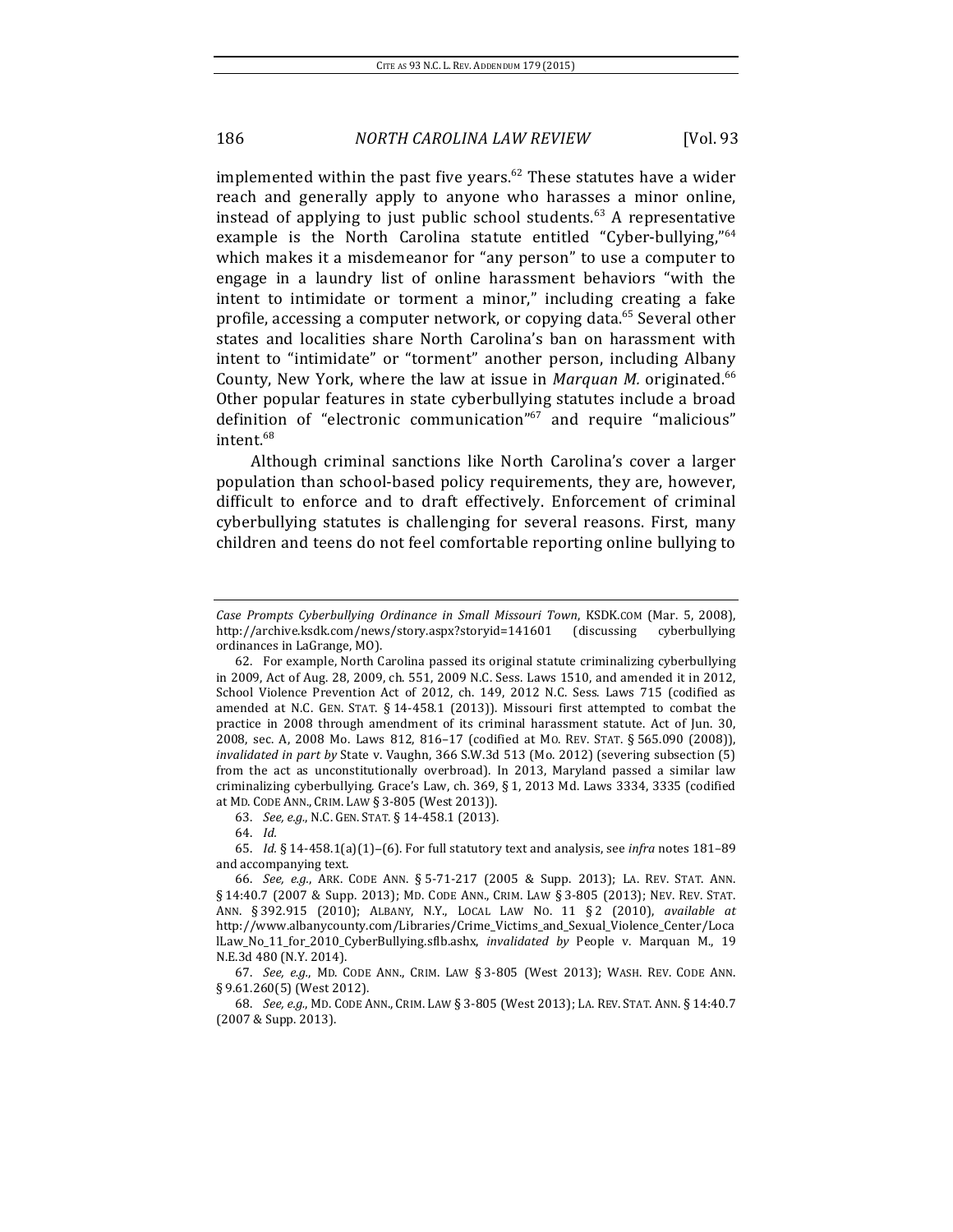authorities.<sup>69</sup> Second, law enforcement resources and knowledge are limited.<sup>70</sup> Most local police departments do not have specialized knowledge of cybercrime.<sup>71</sup> As a result, the relatively few officers who do have experience prosecuting online crimes are likely to prioritize more serious crimes like child pornography and fraud, leaving little time to investigate misdemeanors like cyberbullying.<sup>72</sup> Furthermore, because officers are often intimidated by new technology, $73$  they are likely to miss bullying that takes place on new platforms that are unknown to them. In addition to enforcement challenges, as this Recent Development will show, criminal cyberbullying statutes are difficult to draft in a way that does not violate the First Amendment.

Other possible responses are also not well suited to provide relief. Students could sue for intentional infliction of emotional distress or defamation, but civil damages often do not provide an adequate remedy for such severe emotional harm inflicted on victims at a pivotal point in their development.<sup>74</sup> States could also theoretically use preexisting criminal harassment statutes to prosecute for cyberbullying.<sup>75</sup> These statutes traditionally restrict harassment

(a) A person commits an offense who intentionally:

(1) Threatens, by telephone, in writing or by electronic communication, including, but not limited to, text messaging, facsimile transmissions, electronic mail or Internet services, to take action known to be unlawful against any person and by this action knowingly annoys or alarms the recipient:

(2) Places one (1) or more telephone calls anonymously, or at an hour or hours known to be inconvenient to the victim, or in an offensively repetitious manner, or without a legitimate purpose of communication, and by this action knowingly annoys or alarms the recipient;

(3) Communicates by telephone to another that a relative or other person has been injured, killed or is ill when the communication is known to be false: or

(4) Communicates with another person or transmits or displays an image without legitimate purpose with the intent that the image is viewed by the victim by any method described in subdivision  $(a)(1)$ and the person:

(A) Maliciously intends the communication to be a threat of harm to the victim; and

<sup>69.</sup> Daniel M. Stewart & Eric J. Fritsch, *School and Law Enforcement Efforts to Combat Cyberbullying*, 55 PREVENTING SCH. FAILURE 79, 84 (2011). 

<sup>70.</sup> *Id.*

<sup>71.</sup> *Id.*

<sup>72.</sup> *Id.*

<sup>73.</sup> Ken Thaxter, *Cyber Bullying: Challenges and Strategies Faced by Juvenile Police Officers*, 6 J. Soc. Sci. 529, 529-31 (2010).

<sup>74.</sup> King, *supra* note 49, at 853.

<sup>75.</sup> *E.g.*, TENN. CODE ANN. § 39-17-308 (2014). The statute states in part: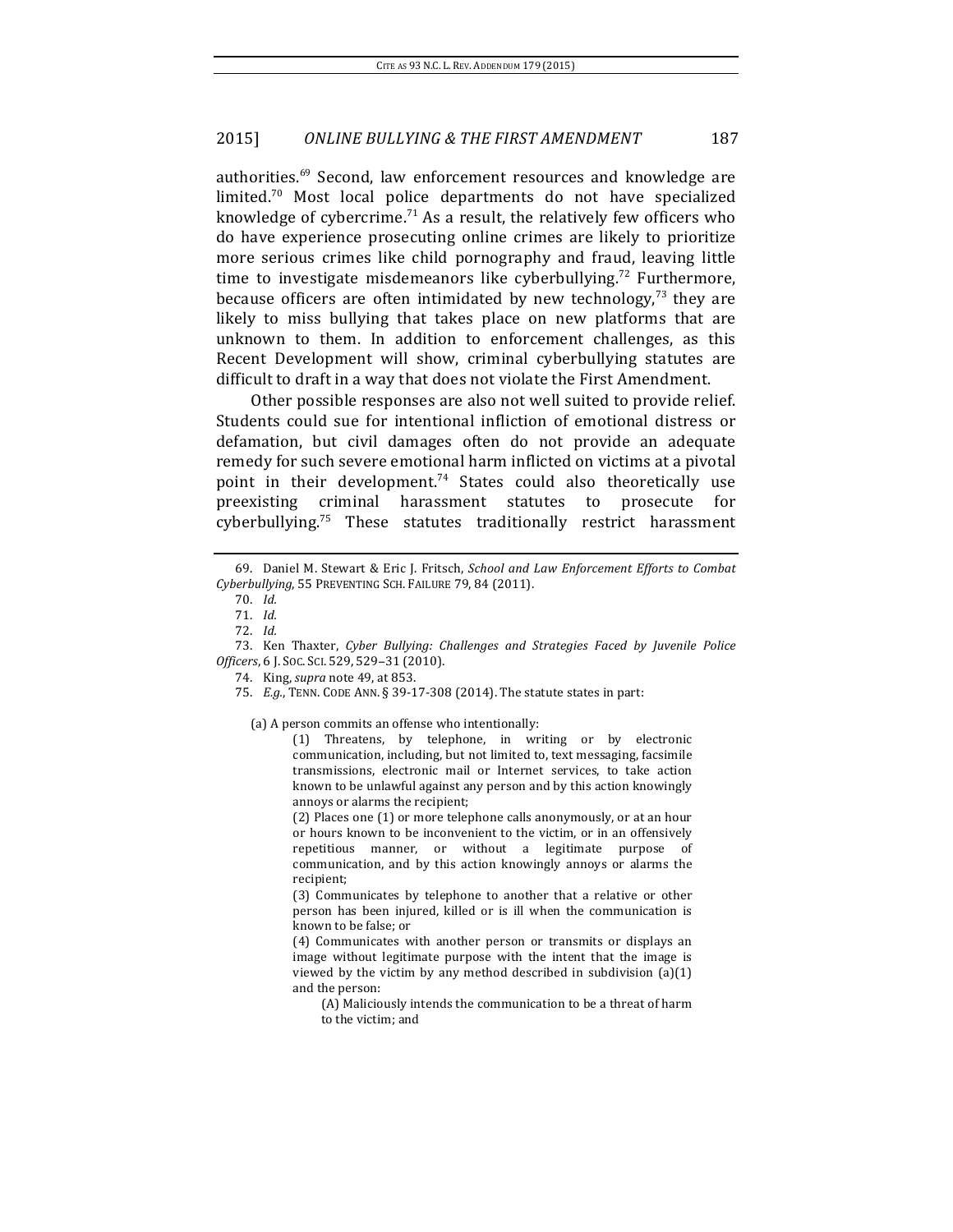through non-Internet means, such as telephone, mail, and personal contact, and have generally been upheld by courts against First Amendment and void-for-vagueness challenges.<sup>76</sup> However, convicting a cyberbullying defendant using these statutes is likely to be difficult, both because satisfying mens rea requirements is challenging<sup>77</sup> and because online bullying often does not rise to the level of threats or harassment.<sup>78</sup>

As the problem grows, legislatures are increasingly focused on passing cyberbullying statutes in an effort to find a comprehensive and effective legislative solution.<sup>79</sup> Because no legislative response provides a one-size-fits-all solution to the cyberbullying problem, it is important for legislatures to consider the advantages and drawbacks of each possible response. One key consideration in this analysis is whether the proposed statutes violate the First Amendment.

## *C. First Amendment Jurisprudence*

Many criminal cyberbullying statutes implicate the First Amendment because the Amendment prohibits the passage of any law that abridges freedom of speech. $80$  Courts have interpreted this as a general ban of content-based government restrictions on speech. $81$  If the government does restrict protected speech based on its content, the restriction must be narrowly tailored to meet a compelling state interest. $82$  However, there are several categories of expression that are unprotected by the First Amendment and therefore may constitutionally be restricted without narrow tailoring.<sup>83</sup> Such

78. King, *supra* note 49, at 855–56.

79. Most cyberbullying statutes were passed in the last five years. See Hinduja and Patchin, *supra* note 15, at 2-19. As of January 2015, proposed legislation was pending in four more states. *Id.* at 1.

80. U.S. CONST. amend. I.

81. *See, e.g.*, Brown v. Entm't Merchs. Ass'n, 131 S. Ct. 2729, 2733 (2011); Ashcroft v. ACLU, 535 U.S. 564, 573 (2002).

82. *See, e.g., Brown,* 131 S. Ct. at 2738; Cornelius v. NAACP Legal Def. & Educ. Fund, Inc., 473 U.S. 788, 799 (1985).

83. *See infra* notes 87-92 and accompanying text.

<sup>(</sup>B) A reasonable person would perceive the communication to be a threat of harm...'

Violation of this statute constitutes a misdemeanor.

*Id.* § 39-17-308(c).

<sup>76.</sup> *See* Eugene Volokh, One-to-One Speech vs. One-to-Many Speech, Criminal Harassment *Laws, and "Cyberstalking,"* 107 Nw. U. L. REV. 731, 740−41 (2013).

<sup>77.</sup> *See* Susan W. Brenner and Megan Rehberg, "Kiddie Crime?" The Utility of Criminal Law in Controlling Cyberbullying, 8 FIRST AMEND. L. REV. 1, 26 (2009).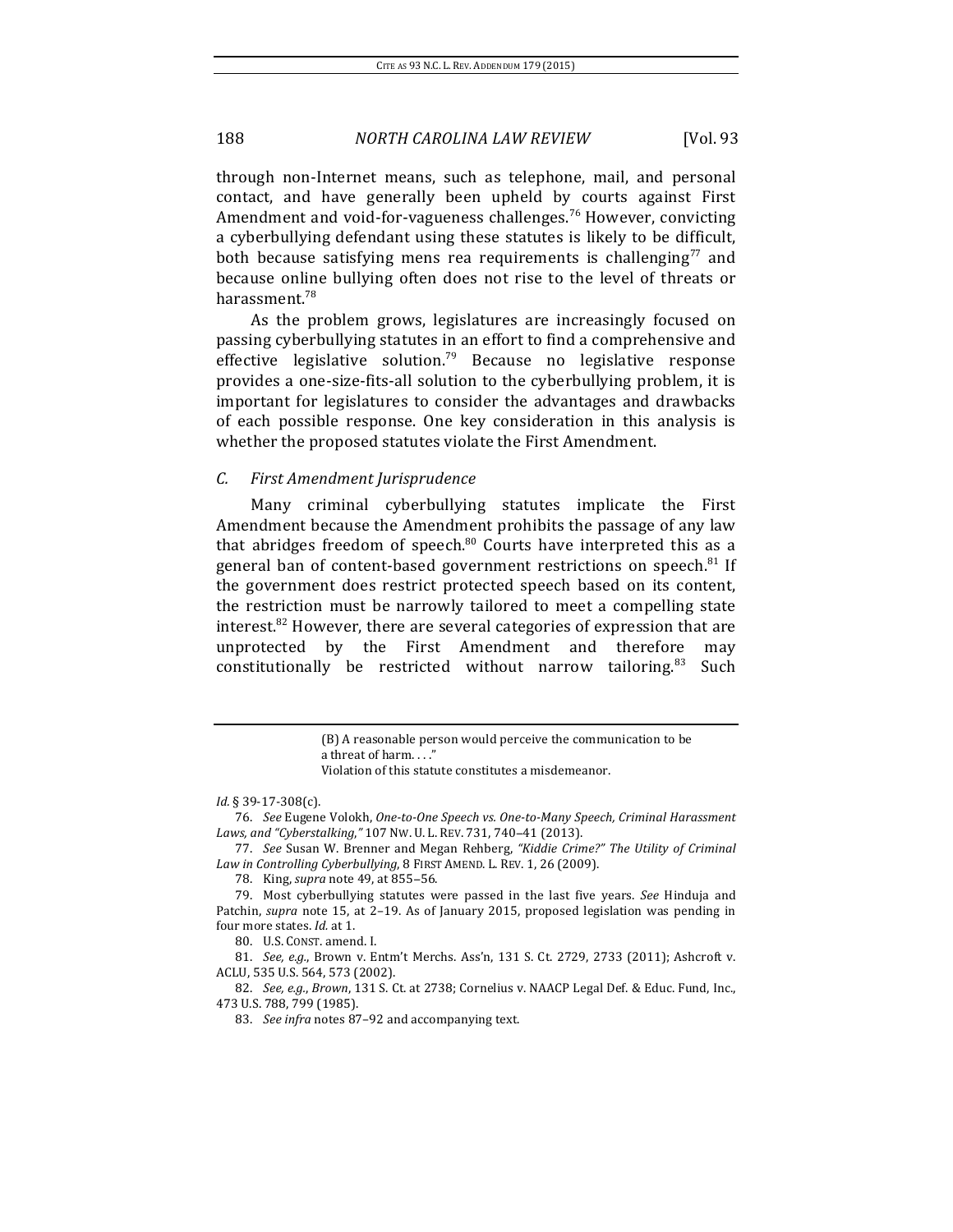restrictions may nevertheless be struck down if they are overly broad<sup>84</sup> or vague.<sup>85</sup> Furthermore, because elementary and secondary school students have limited First Amendment rights, schools may restrict student speech in several additional contexts where it would otherwise be protected.<sup>86</sup>

Generally, the First Amendment bars the government from restricting speech "because of its message, its ideas, its subject matter, or its content."<sup>87</sup> Under the well-known exceptions to this rule, the government can restrict, inter alia, speech intended and likely to incite imminent lawless action,<sup>88</sup> true threats,<sup>89</sup> fighting words,<sup>90</sup> and obscenity. $91$  These types of speech are not protected by the First Amendment.<sup>92</sup> The government may also restrict protected speech if the restriction passes the strict scrutiny test, meaning that it is "justified by a compelling government interest and is narrowly drawn to serve that interest." $93$  Because the strict scrutiny standard requires that the speech restriction is necessary to solving the problem at hand,<sup>94</sup> courts rarely find content-based restrictions on protected speech permissible.<sup>95</sup>

A First Amendment challenge to a statute can also be based on the overbreadth and vagueness doctrines, which ban statutes that cover too much speech<sup>96</sup> or that do not sufficiently explain the type of speech that is prohibited. $97$  A statute is overbroad if it criminalizes a substantial amount of protected speech. $98$  The test for overbreadth is whether "a substantial number of [the statute's] applications are unconstitutional, judged in relation to the statute's plainly legitimate

<sup>84.</sup> Broadrick v. Oklahoma, 413 U.S. 601, 615 (1973).

<sup>85.</sup> Winters v. New York, 333 U.S. 507, 509 (1948).

<sup>86.</sup> *See infra* notes 102-12 and accompanying text.

<sup>87.</sup> United States v. Stevens, 559 U.S. 460, 468 (2010) (internal quotation marks omitted); *see infra* notes 102-12 and accompanying text.

<sup>88.</sup> Brandenburg v. Ohio, 395 U.S. 444, 447 (1969).

<sup>89.</sup> Virginia v. Black, 538 U.S. 343, 344 (2003); Watts v. United States, 394 U.S. 705, 707 (1969).

<sup>90.</sup> Chaplinsky v. New Hampshire, 315 U.S. 568, 572 (1942).

<sup>91.</sup> Miller v. California, 413 U.S. 15, 23-24 (1973).

<sup>92.</sup> Rita J. Verga, *Policing Their Space: The First Amendment Parameters of School Discipline of Student Cyberspeech*, 23 SANTA CLARA COMPUTER & HIGH TECH. L.J. 727, 733 (2007).

<sup>93.</sup> Brown v. Entm't Merchs. Ass'n, 131 S. Ct. 2729, 2738 (2011).

<sup>94.</sup> *Id.*

<sup>95.</sup> United States v. Playboy Entm't Grp., 529 U.S. 803, 818 (2000).

<sup>96.</sup> Broadrick v. Oklahoma, 413 U.S. 601, 615 (1973).

<sup>97.</sup> Winters v. New York, 333 U.S. 507, 509 (1948).

<sup>98.</sup> United States v. Stevens, 559 U.S. 460, 473 (2010).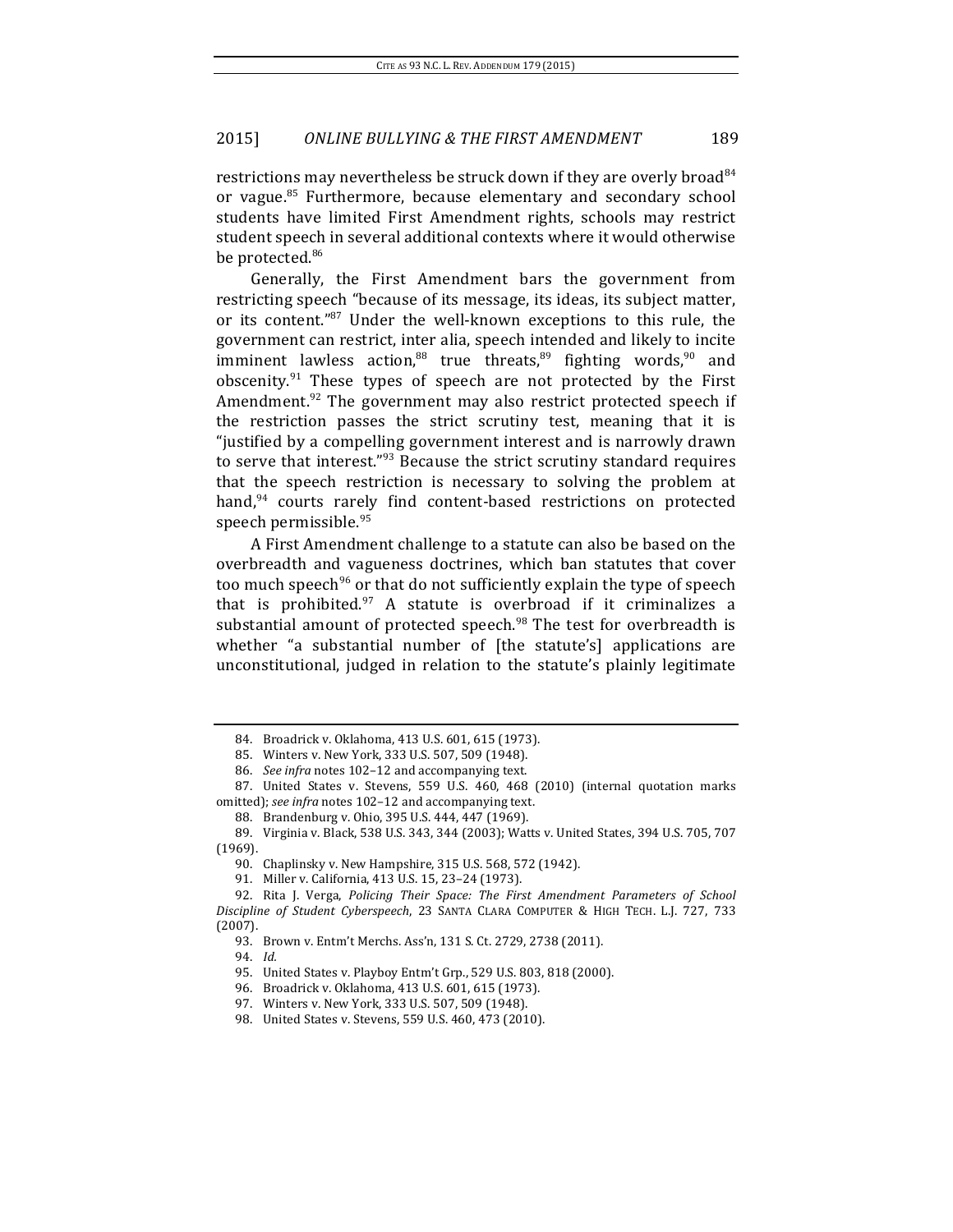sweep, $n_{99}$  meaning that it covers too much protected speech to be permissible. Similarly, a criminal statute is unconstitutionally vague if it does not explicitly define the forbidden conduct in a way that gives citizens adequate notice of what they are forbidden to do.<sup>100</sup> If "men of common intelligence must necessarily guess at [a statute's] meaning," courts will strike down the statute as void for vagueness.<sup>101</sup>

The government can also restrict otherwise protected student speech in public schools under certain circumstances.<sup>102</sup> Although students do not "shed their constitutional right to freedom of speech at the schoolhouse gate," $103$  schools' roles as educators require that they have the capacity to discipline students for speech that does not comport with their "basic educational mission." $104$  The seminal case, Tinker v. Des Moines Independent Community School District,<sup>105</sup> held that schools may regulate student speech only when officials have a concrete reason to believe that the speech will substantially and materially disrupt the school's operation or the rights of other students.<sup>106</sup> In addition, schools may restrict on-campus speech that is lewd and vulgar<sup>107</sup> or that promotes drug use.<sup>108</sup> These limitations extend to speech that takes place at school-sponsored off-campus activities.<sup>109</sup> Courts are split on whether schools may regulate online speech that originates off campus, such as social media postings. $110$ 

<sup>99.</sup> Wash. State Grange v. Wash. State Republican Party, 552 U.S. 442, 449 n.6 (2008) (internal quotation marks omitted).

<sup>100.</sup> Coates v. Cincinnati, 402 U.S. 611, 614 (1971); United States v. Harriss, 347 U.S. 612, 617 (1954).

<sup>101.</sup> *See* Connally v. Gen. Constr. Co., 269 U.S. 385, 391 (1926).

<sup>102.</sup> *See* Morse v. Frederick, 551 U.S. 393, 397 (2007); Hazelwood Sch. Dist. v. Kuhlmeier, 484 U.S. 260, 273 (1988); Bethel Sch. Dist. v. Fraser, 478 U.S. 675, 685 (1986); Tinker v. Des Moines Indep. Cmty. Sch. Dist., 393 U.S. 503, 509 (1969).

<sup>103.</sup> *Tinker*, 393 U.S. at 506.

<sup>104.</sup> *Bethel*, 478 U.S. at 682.

<sup>105. 393</sup> U.S. 503 (1969).

<sup>106.</sup> *Id.* at 509.

<sup>107.</sup> *Bethel*, 478 U.S. at 685.

<sup>108.</sup> Morse v. Frederick, 551 U.S. 393, 397 (2007).

<sup>109.</sup> *Id.* at 400-01.

<sup>110.</sup> *See* Layshock v. Hermitage, 650 F.3d 205, 216–17 (3rd Cir. 2011) (holding that a school could not punish a student for creating, on a home computer, a vulgar and fake MySpace page for the principal, even though it was accessed at school); J.S. v. Blue Mountain Sch. Dist., 650 F.3d 915, 932 (3rd Cir. 2011) (holding the same, except that the profile was not accessed at school); Evans v. Bayer, 684 F. Supp. 2d 1365, 1371-72 (S.D. Fla. 2010) (holding that the school could not discipline the student for off-campus creation of a Facebook page mocking the principal). *But see* Kowalski v. Berkeley Cnty. Sch., 652 F.3d 565, 574-75 (4th Cir. 2011) (upholding a school's punishment of a student for creating a MySpace page mocking another student when the page was accessed on a school computer); Doninger v. Niehoff,  $642$  F.3d 334,  $345-47$  (2d Cir. 2011) (upholding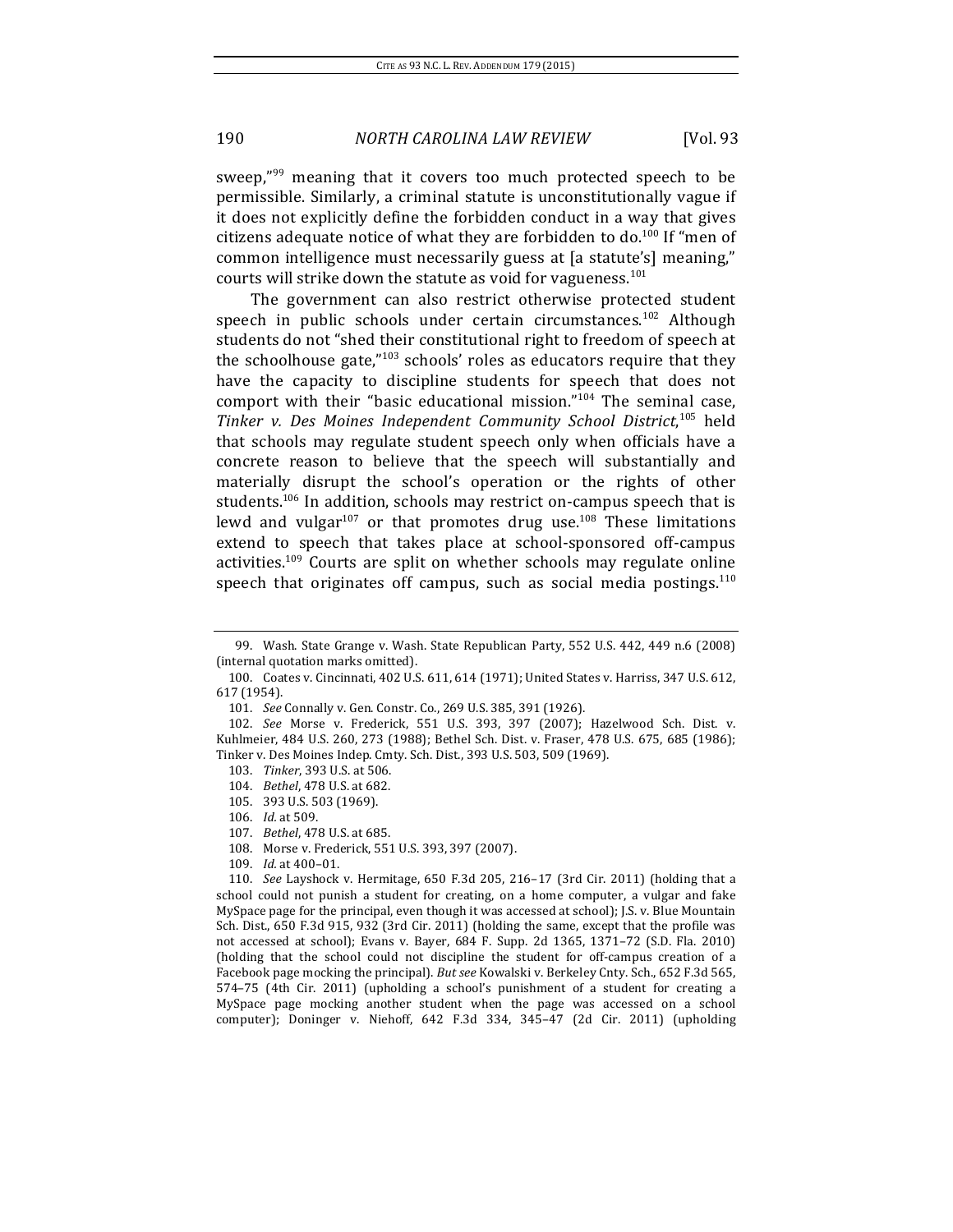Some courts require a "sufficient nexus" between the speech and the campus,  $111$  while others do not explicitly require such a link.  $112$ 

These First Amendment principles must be considered every time a legislature passes a cyberbullying law. Because school policy statutes deal only with student behavior in public schools, they are often justifiable under the government's heightened ability to restrict speech in those schools, at least to the extent that the speech has a "sufficient nexus" to the school, if required under the law.<sup>113</sup> However, broad criminal statutes are not limited to in-school behavior, but generally restrict speech based on content, and thus implicate the First Amendment principles of overbreadth and vagueness, as well as the strict scrutiny test.<sup>114</sup>

### *D. Summary*

Cyberbullying is growing quickly as a threat to the nation's teenagers.<sup>115</sup> In response to its increasing prevalence, many state legislatures and local governments have made an effort to address the problem.<sup>116</sup> Most did so either by updating their school policies or bullying laws to include online bullying or by passing statutes that specifically made cyberbullying a crime. However, both approaches pose problems. States that limit cyberbullying penalties to the school policy context have wider latitude to proscribe speech but often fail to reach bullying that takes place outside of school, while broad criminal sanctions pose considerable First Amendment challenges. These problems are typified in the case at issue, *People v. Marquan M.* 

punishment of a student who wrote an off-campus blog post insulting administrators and encouraging students to call the superintendent).

<sup>111.</sup> *See, e.g., Evans,* 684 F. Supp. 2d at 1372; J.S. v Bethlehem Area Sch. Dist., 807 A.2d 847, 865 (Pa. 2002) (holding that "where speech that is aimed at a specific school and/or its personnel is brought onto the school campus or accessed at school by its originator, the speech will be considered on-campus speech").

<sup>112.</sup> *See* Goodno, *supra* note 19, at 658-62.

<sup>113.</sup> *Cf.* Sameer Hinduja & Justin W. Patchin, *Cyberbullying Legislation and Case Law: Implications for School Policy and Practice*, CYBERBULLYING RES. CENTER 2-3 (Jan. 2015), http://www.cyberbullying.us/cyberbullying-legal-issues.pdf (discussing limits on school's ability to regulate off-campus conduct).

<sup>114.</sup> Hayward, *supra* note 16, at 118-121.

<sup>115.</sup> *See supra* note 36-37 and accompanying text.

<sup>116.</sup> *See supra* notes 46–47 and accompanying text.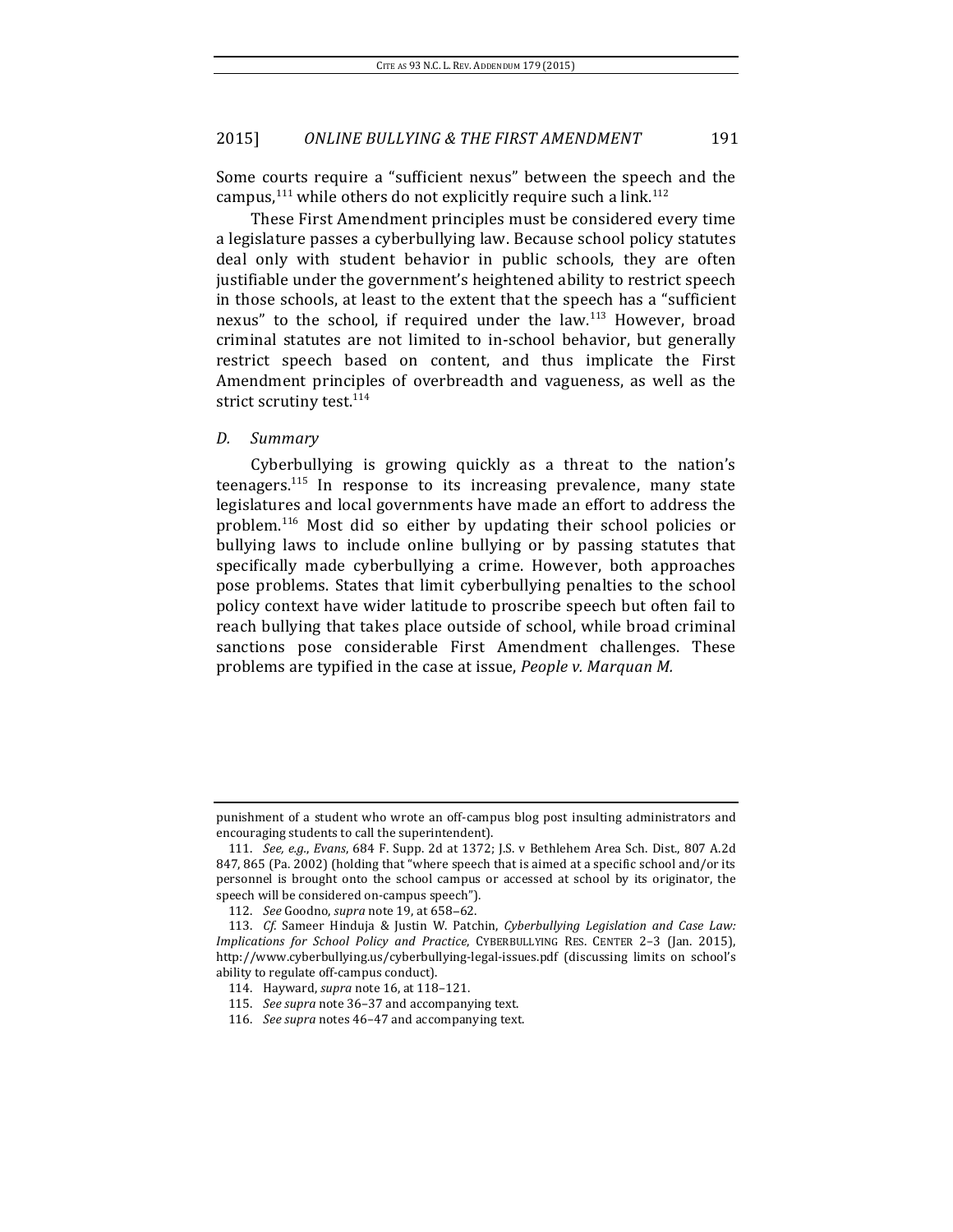#### II. THE CASE: PEOPLE V. MARQUAN M.

One local government that resolved to do something about cyberbullying was that of Albany County, New York.<sup>117</sup> In 2010, it passed a local law criminalizing cyberbullying.<sup>118</sup> When one student was prosecuted under the law, however, he argued that the law was unconstitutional under the First Amendment.<sup>119</sup> The state's highest court agreed with his argument and struck down the statute as unconstitutionally overbroad.<sup>120</sup> The dissenting judges disagreed with this interpretation and argued the county's action was permissible.<sup>121</sup>

### *A. The Statute*

Before proceeding to an analysis of the court's opinion, some relevant background on the Albany County statute is in order. Believing that the state of New York had failed to sufficiently deter cyberbullying through its statute<sup>122</sup>—which imposed educational penalties on perpetrators of electronic bullying but did not make it a  $\text{crime}^{123}$ —the Albany County Legislature decided to address the problem itself.<sup>124</sup> In 2010, the county passed a law criminalizing cyberbullying, which the county defined as:

any act of communicating or causing a communication to be sent by mechanical or electronic means, including posting statements on the internet or through a computer or email network, disseminating embarrassing or sexually explicit photographs; disseminating private, personal, false or sexual information, or sending hate mail, with no legitimate private, personal, or public purpose, with the intent to harass, annoy, threaten, abuse, taunt, intimidate, torment, humiliate, or otherwise inflict significant emotional harm on another person. $125$ 

The law forbade cyberbullying against "any minor or person," with "person" defined to include all individuals, corporations, and business

<sup>117.</sup> ALBANY, N.Y., LOCAL LAW NO. 11 § 1 (2010), *available at*  http://www.albanycounty.com/Libraries/Crime\_Victims\_and\_Sexual\_Violence\_Center/Loca lLaw No 11 for 2010 CyberBullying.sflb.ashx, *invalidated by* People v. Marquan M., 19 N.E.3d 480 (N.Y. 2014).

<sup>118.</sup> *Id.* §§ 3–4.

<sup>119.</sup> People v. Marquan M., 19 N.E.3d 480, 484 (N.Y. 2014).

<sup>120.</sup> *Id.* at 488.

<sup>121.</sup> *Id.* at 488-90.

<sup>122.</sup> *Id.* at 483-84.

<sup>123.</sup> N.Y. EDUC. LAW § 13 (McKinney Supp. 2015).

<sup>124.</sup> *Marquan M.*, 19 N.E.3d at 483-84.

<sup>125.</sup> *Id.* at 484.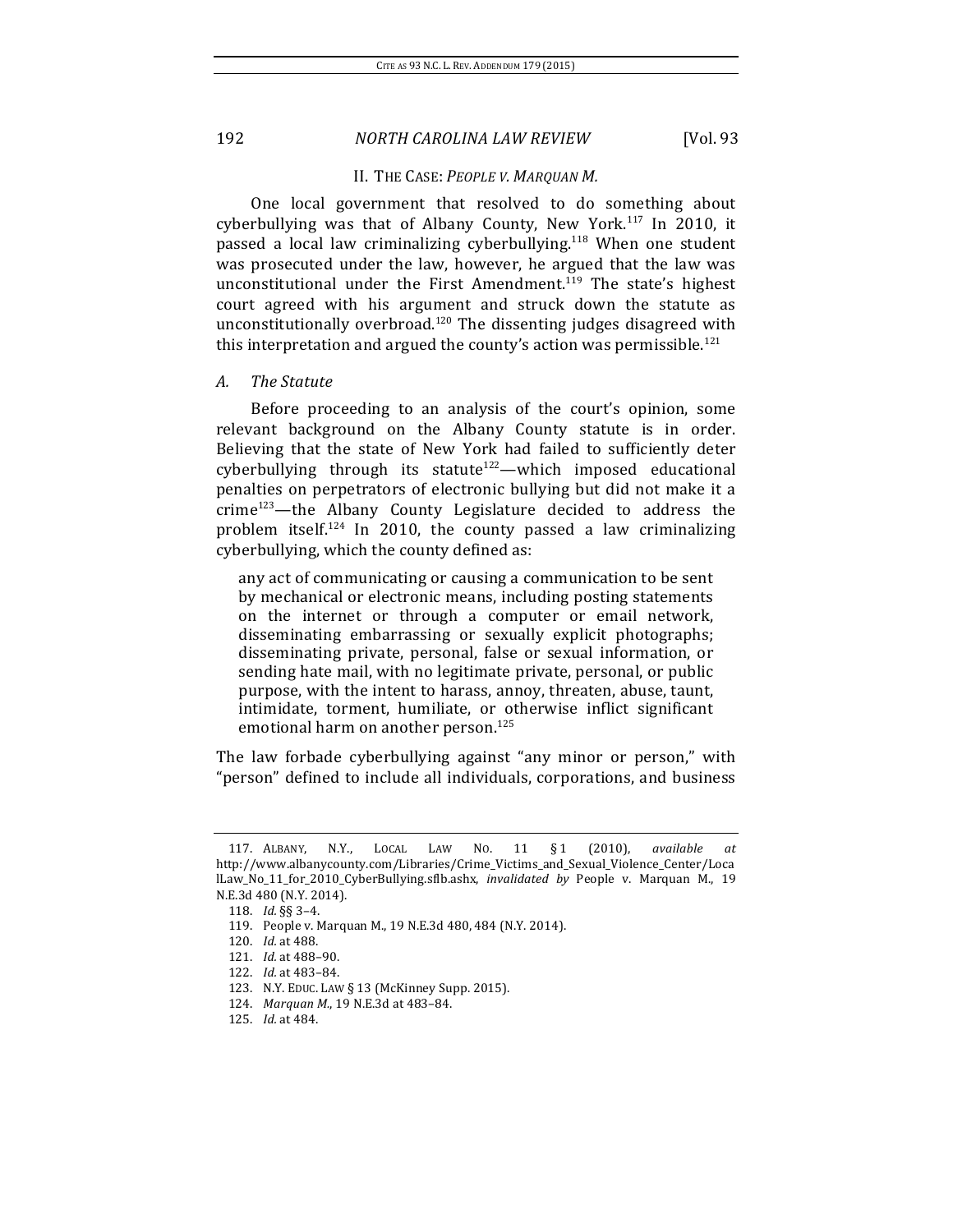partnerships—an extremely broad definition.<sup>126</sup> This behavior constituted a misdemeanor and was punishable with up to one year in jail and a  $$1,000$  fine.<sup>127</sup>

The county explicitly stated that its intent in passing the law was to address the transformation of bullying "from a predominantly school-based issue to a broader societal problem." $128$  It found that cyberbullying was "rampant" and noted that Internet bullying is "more extreme" than traditional bullying and "follows its victims everywhere they go" due to its online nature.<sup>129</sup> The legislature listed several specific harms caused by cyberbullying that the law was intended to address, including anxiety and depression, social isolation, fear of technology, poor grades, low self-esteem, and suicide. $130$ 

#### *B. Facts of the Case*

The case at issue here grew out of one of the first applications of the Albany County statute. A month after the statute was passed, the defendant, Marquan M., a high school student at Cohoes High School in Albany County, created a Facebook page under a false name, "Cohoes Flame." $131$  He used this page to anonymously post pictures of his classmates, along with detailed and vulgar captions alleging that they had engaged in specific types of sexual activity.<sup>132</sup> The county charged Marquan M. with cyberbullying.<sup>133</sup> He moved to dismiss on the grounds that the statute was an unconstitutional restriction of speech under the First Amendment.<sup>134</sup> The motion was denied, and the denial was affirmed by the county court on the grounds that the cyberbullying law was constitutional as applied to minors.<sup>135</sup> The defendant appealed to the New York Court of Appeals.<sup>136</sup>

<sup>126.</sup> *Id.*

<sup>127.</sup> *Id.*

<sup>128.</sup> ALBANY, N.Y., LOCAL LAW NO. 11 § 1 (2010), *available at*  http://www.albanycounty.com/Libraries/Crime\_Victims\_and\_Sexual\_Violence\_Center/Loca lLaw\_No\_11\_for\_2010\_CyberBullying.sflb.ashx, *invalidated by Marquan M.*, 19 N.E.3d 480. 129. *Id.*

<sup>130.</sup> *Id.*

<sup>131.</sup> *Marquan M.*, 19 N.E.3d at 484.

<sup>132.</sup> *Id.*

<sup>133.</sup> *Id.*

<sup>134.</sup> *Id.*

<sup>135.</sup> *Id.*

<sup>136.</sup> *Id.*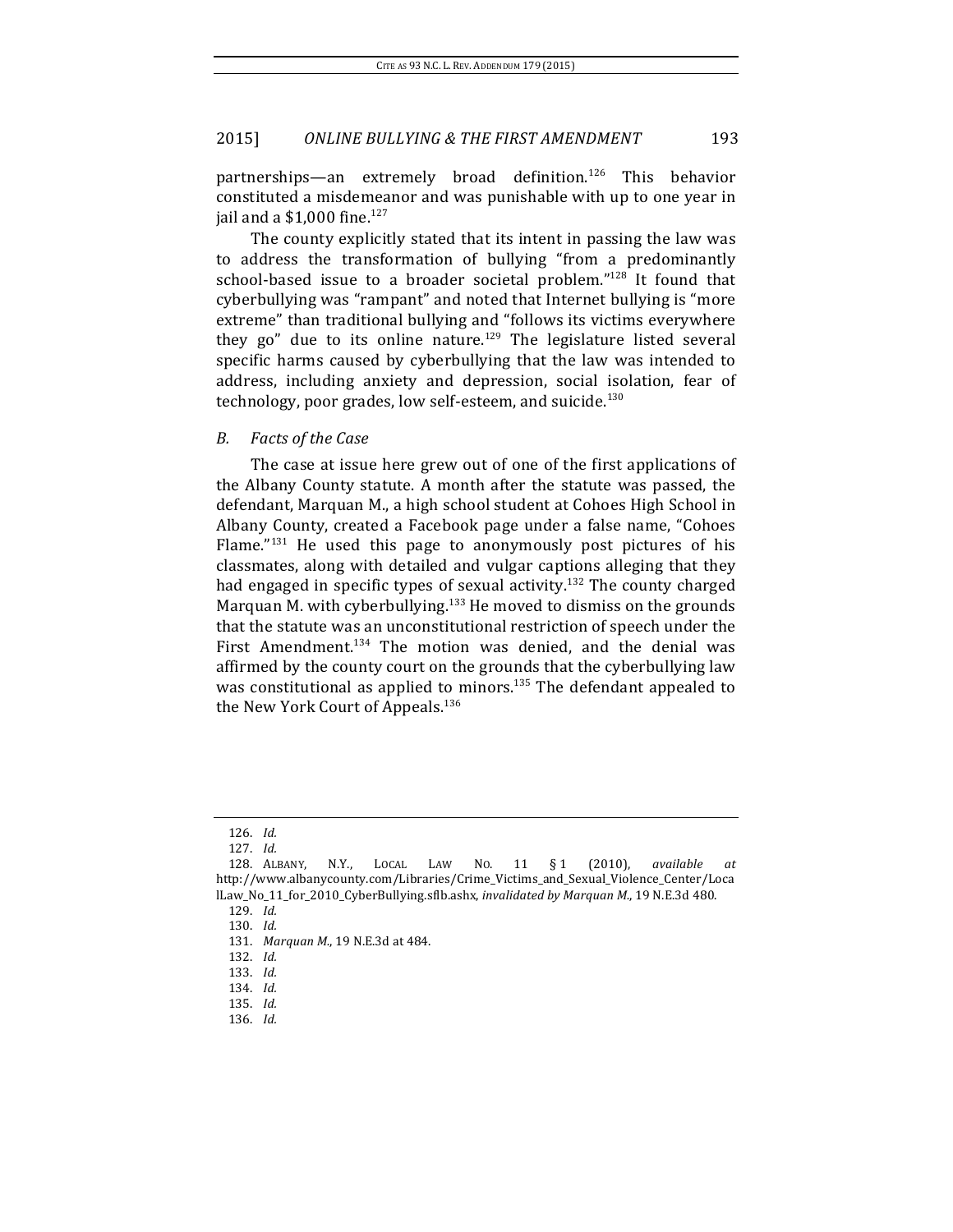#### *C. Court's Holding*

The New York Court of Appeals held that the statute was overbroad and therefore violated the First Amendment.<sup>137</sup> Furthermore, the court could not make the law constitutional by severing the offending portions because the statutory language as written was not "fairly susceptible to an interpretation that satisfies applicable First Amendment requirements," and therefore it was beyond the court's power to rewrite the statute.<sup>138</sup> This marked the first time a court struck down a criminal cyberbullying statute on First Amendment grounds.<sup>139</sup>

The court pointed to several specific parts of the statute that were too broad. First, the statute criminalized any communication by electronic means "with no legitimate purpose ... with the intent to harass or annoy another person." $140$  Since the statute's definition of "person" included all individuals and corporations, $141$  this language on its face forbade not only harassment aimed at children but also at adults and businesses. The court found that this language could apply to "an email disclosing private information about a corporation or a telephone call meant to annoy an adult." $142$  Because this kind of behavior is "outside the popular understanding of cyberbullying"<sup>143</sup> and far from the concerns about child welfare that motivated the passage of the statute, the court held that the law must be struck  $down.<sup>144</sup>$ 

The court also struck down as overbroad much of the statutory language defining cyberbullying. $145$  The statute applied to all kinds of electronic communication and extended to communications intending to "annoy," "harass," or "humiliate," not just to those intended to "threaten" or "torment."<sup>146</sup> It also criminalized, but did not define, "hate mail," which is also very broad. $147$  Although the statute did list specific kinds of behavior that it prohibited, including "disseminating

<sup>137.</sup> *Id.* at 488.

<sup>138.</sup> *Id.* at 487.

<sup>139.</sup> Wiessner, *supra* note 21.

<sup>140.</sup> *Marquan M.*, 19 N.E.3d at 484.

<sup>141.</sup> ALBANY, N.Y., LOCAL LAW NO. 11 § 2 (2010), *available at*  http://www.albanycounty.com/Libraries/Crime\_Victims\_and\_Sexual\_Violence\_Center/Loca lLaw\_No\_11\_for\_2010\_CyberBullying.sflb.ashx, *invalidated by Marquan M.*, 19 N.E.3d 480.

<sup>142.</sup> *Marquan M.*, 19 N.E.3d at 486.

<sup>143.</sup> *Id.*

<sup>144.</sup> *Id.* at 488.

<sup>145.</sup> *Id.* at 486-87.

<sup>146.</sup> *Id.*

<sup>147.</sup> *Id.*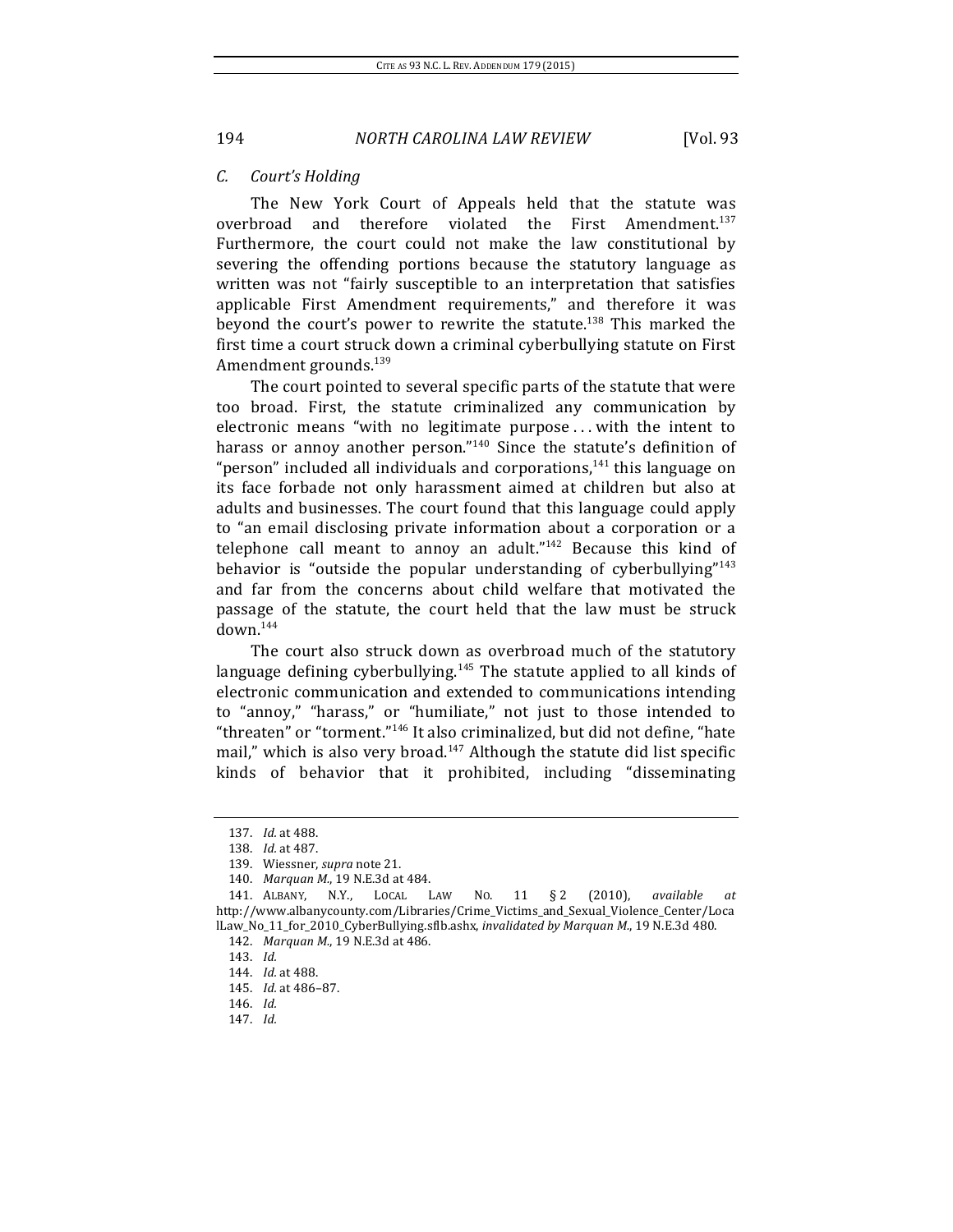embarrassing or sexually explicit photographs" and "disseminating private, personal, or false sexual information," the list was not exhaustive.<sup>148</sup> As written, therefore, the law applied to every conceivable form of electronic communication, including, as the court pointed out, those as unlikely as "a ham radio transmission" or "a telegram."149

The county conceded that its statute was overly broad as written because it encroached on protected areas of speech without narrow tailoring to a specific government interest, which violates strict scrutiny.<sup>150</sup> To retain the statute, the county offered to cut out all the unconstitutional sections.<sup>151</sup> This would leave Albany County with a law criminalizing three specific kinds of electronic messages sent with the intent to inflict emotional harm on a child:  $(1)$  sexually explicit photos;  $(2)$  private sexual information; and  $(3)$  false sexual information with no legitimate purpose.<sup>152</sup> However, the court rejected the county's attempt, reasoning that the original language was not susceptible to that interpretation.<sup>153</sup> According to the court, rewriting the statute in this way would be impermissible because doing so would violate separation of powers by usurping the legislative function.<sup>154</sup> It could also lead to vagueness problems if the original legislative intent was so different from the revised text that it became difficult for citizens to determine the statute's meaning.<sup>155</sup> Therefore, the court held, the statute must be struck down entirely due to its breadth and inseverability.156

#### *D. Dissent*

The dissent agreed that the portions of the statute at issue were unconstitutionally vague but argued that they could be stricken from the statute without violating the Constitution.<sup>157</sup> In the dissent's view, the statute would be permissible if it removed the reference to adults, the ban on "embarrassing" communications, and the criminalization of

<sup>148.</sup> *Id.*

<sup>149.</sup> *Id.* A ham radio transmission is a type of AM radio communication made by amateur hobbyists. What Is Ham Radio, AM. RADIO RELAY LEAGUE, http://www.arrl.org/what-is-hamradio (last visited March 30, 2015).

<sup>150.</sup> *Marquan M.*, 19 N.E.3d at 486-87.

<sup>151.</sup> *Id.*

<sup>152.</sup> *Id.*

<sup>153.</sup> *Id.*

<sup>154.</sup> *Id.*

<sup>155.</sup> *Id.*

<sup>156.</sup> *Id.*

<sup>157.</sup> *Id.* at 488 (Smith, J., dissenting).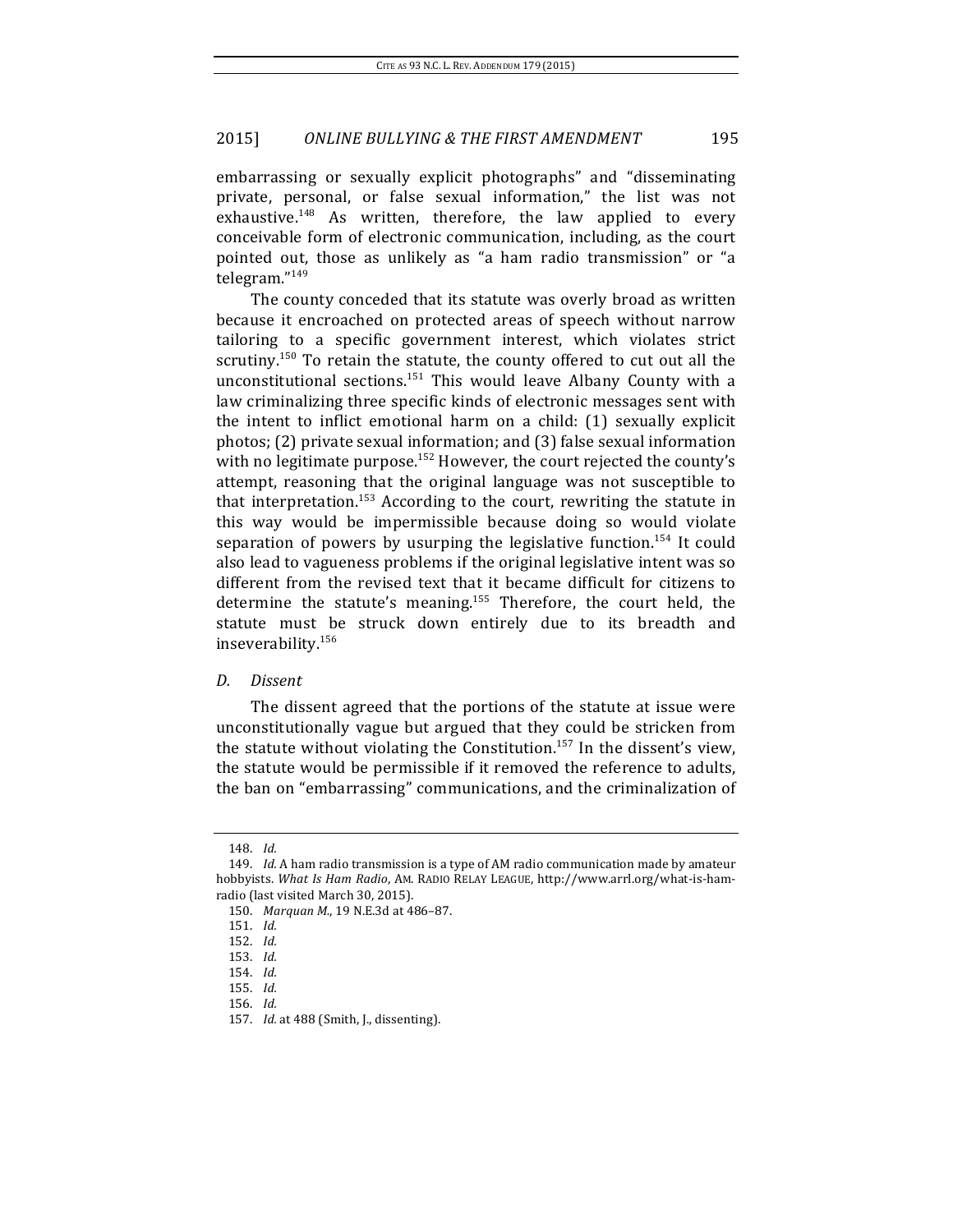"hate mail," because the ban on "annoy[ing]," "humiliat[ing]," "harass[ing]" and so forth applies only to such behavior when done with an intention to "inflict significant emotional harm" on the victim.<sup>158</sup> Essentially, the dissenting judges argued that the majority was too concerned with perceived "flaws in the draftsmanship" of the law to focus on the key question of whether the county could constitutionally ban electronic communication intended to harm children.<sup>159</sup> When considering only this issue, the dissent said, precedent makes it clear that "speech designed to inflict serious emotional injury is protected only when  $\dots$  [it] is directed at a matter of public concern." $160$  Since the cyberbullying in this case (and most cyberbullying) did not address any public matter, the dissenting judges reasoned, it was not protected speech and could permissibly be banned.161

The court in *Marquan M.* struck down an obviously flawed statute because it was overbroad and vague. Although *Marquan M.* only has binding authority in New York, citizens of states with similar cyberbullying statutes should nevertheless pay attention to it for several reasons. First, this is the country's first decision on a key question regarding how the Constitution should be applied to efforts to regulate bullying using new technology. Because technology is quickly changing, the number of cases directly addressing this topic is limited. Therefore, *Marquan M.* is currently the only case that can be directly analogized to when courts consider the constitutionality of a cyberbullying statute. Second, probably because of the lack of cases available, courts in cyberbullying cases often use cases from other jurisdictions as strong persuasive authority. For example, *J.S. v.* Bethlehem Area School District,<sup>162</sup> a Pennsylvania Supreme Court case about the constitutionality of cyberbullying restrictions in schools, has been cited in several cases from unrelated jurisdictions, even though it is a case from a different state's highest court.<sup>163</sup> Third, because North Carolina and several other states have statutes that share features with Albany County's, $164$  and the underlying constitutional principles are obviously the same, the analysis will likely be similar even if a court does not cite directly to *Marquan M.* 

<sup>158.</sup> *Id.* at 488-89.

<sup>159.</sup> *Id.* at 490.

<sup>160.</sup> *Id.* (citing Snyder v. Phelps, 131 S. Ct 1207, 1215 (2011)).

<sup>161.</sup> *Id.*

<sup>162.</sup> 807 A.2d 847 (Pa. 2002).

<sup>163.</sup> *See, e.g.*, Wisniewski v. Bd. of Educ. of Weedsport Cent. Sch. Dist., 494 F.3d 34, 39

<sup>(2</sup>d Cir. 2007); Evans v. Bayer, 684 F. Supp. 2d 1365, 1370 (S.D. Fla. 2010).

<sup>164.</sup> *See infra Part III.B.*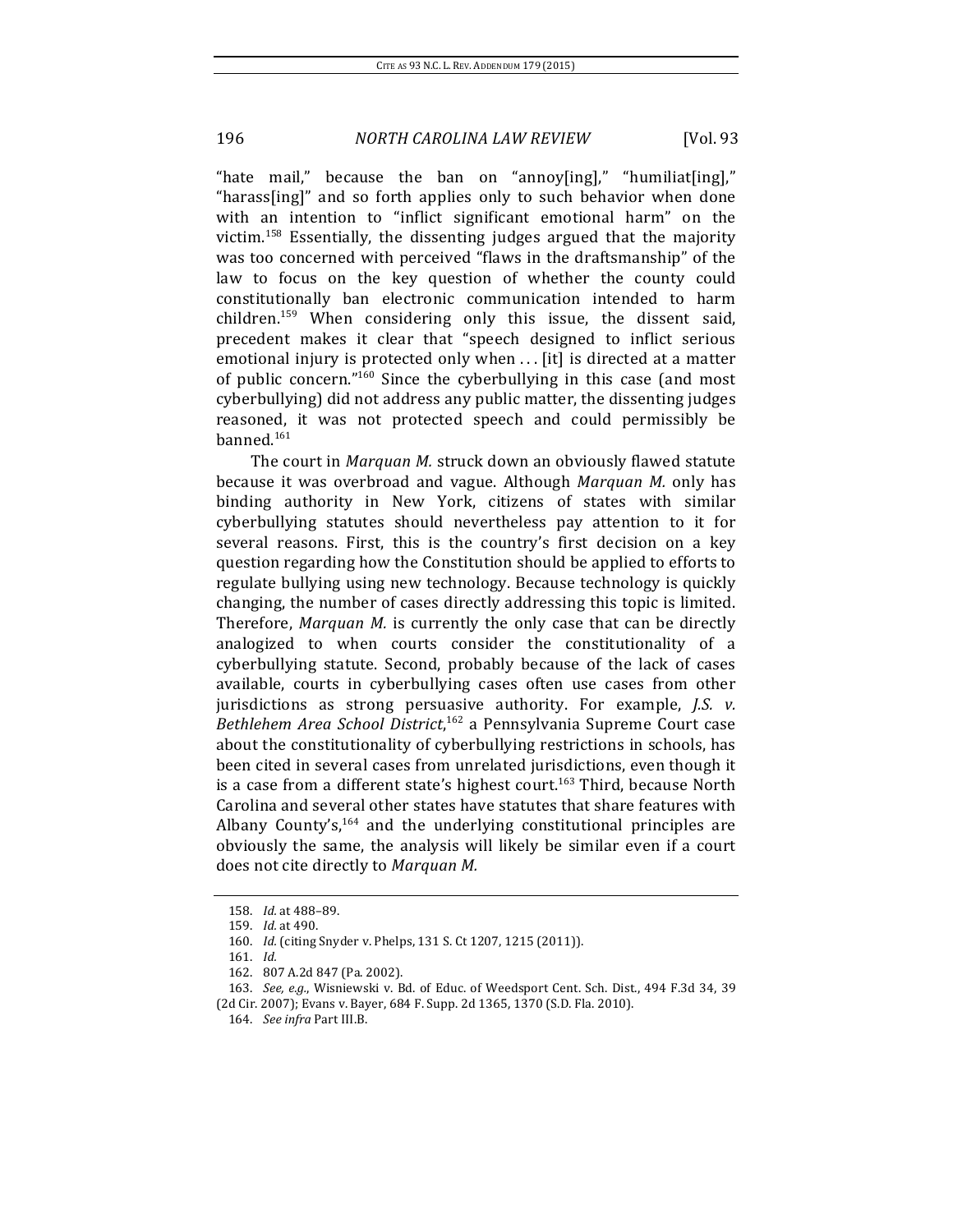#### III. ANALYSIS

The *Marquan M.* court was correct to strike down the Albany County statute, which was impermissibly broad. Furthermore, the court applied First Amendment principles in such a way that, if the New York court's analysis is applied to other states' criminal cyberbullying sanctions, they will likely either be struck down or be rendered largely useless. In light of this, legislatures should retreat from the use of criminal statutes to address cyberbullying and, instead, update their school policy laws and expand teacher and parent cyberbullying education.

### A. The Court Got it Right in Marquan M.

The New York Court of Appeals made the right decision in striking down Albany County's poorly drafted cyberbullying law. Every party involved in *Marquan M.*, including the county itself, agreed that Albany County's criminal sanction on cyberbullying was unconstitutionally vague as written.<sup>165</sup> There was no dispute that it was impermissible for the statute to (1) criminalize communications directed at adults and business entities; (2) prohibit behavior using terms as vague as "annoy," "harass," and "hate mail" without providing any specific definitions; and (3) apply to "every conceivable form of electronic communication" such that the law could be interpreted to cover, for example, calling an adult to bother them.<sup>166</sup> The only thing the parties disagreed on was whether it could be made constitutional, and the court ruled that it could not judicially amend the statute in a way that would allow it to survive.<sup>167</sup> On this point, the court's analysis was correct for several reasons.

First, the revised, allegedly constitutional version of the statute offered by Albany County did not provide the comprehensive protection from cyberbullying that its drafters intended to enact. The edited version of the statute, which was supported by the county and the two dissenting judges, criminalized only cyberbullying related to sexual activity (specifically outlawing communication involving sexually explicit photos, private sexual information, and false sexual information).<sup>168</sup> But the text and legislative history of the Albany statute suggests that it was intended to address *all* cyberbullying, not

<sup>165.</sup> *Marquan M.*, 19 N.E.3d at 488.

<sup>166.</sup> *Id.* at 490.

<sup>167.</sup> *Id.*

<sup>168.</sup> *Id.*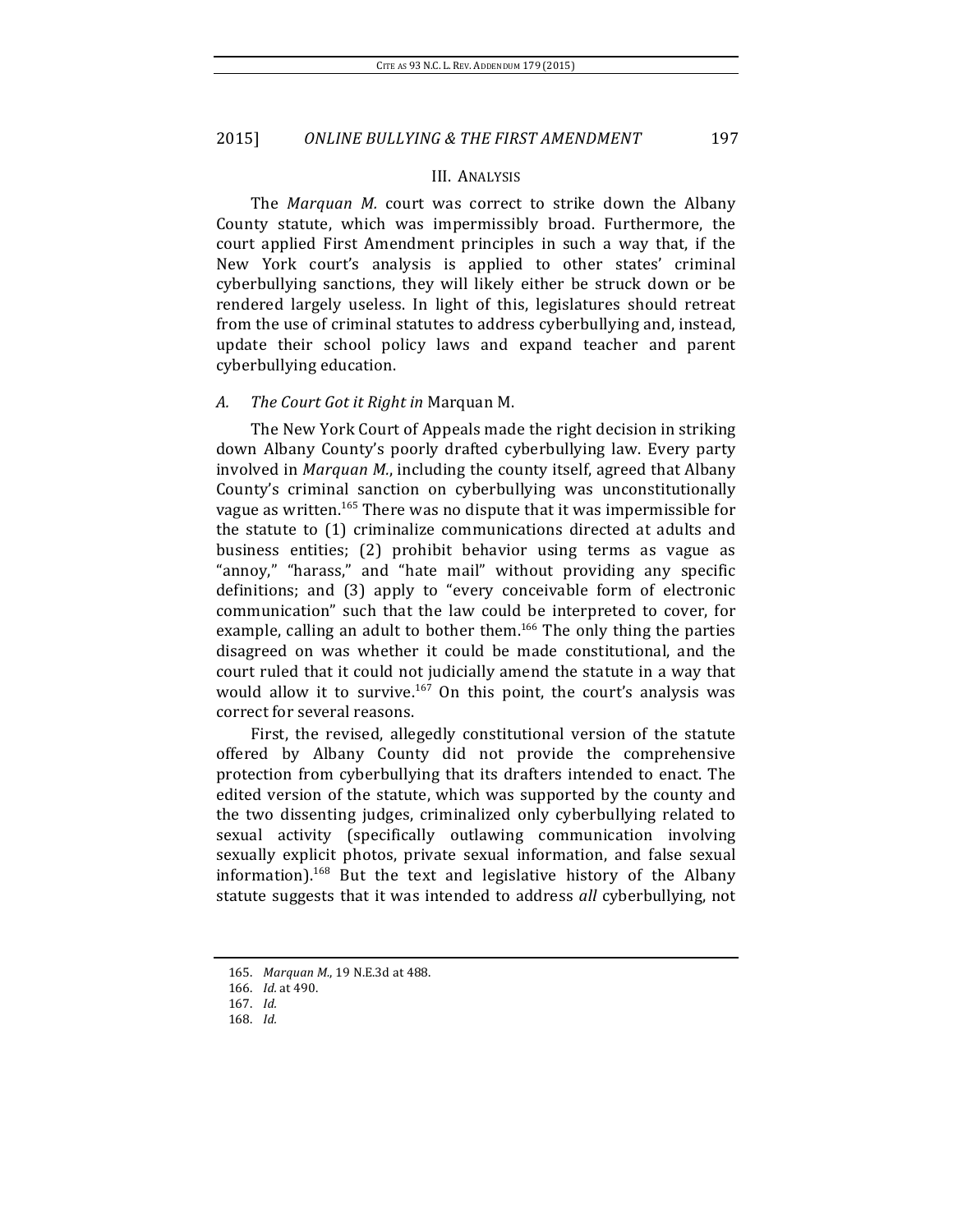just cyberbullying related to sexual activity.<sup>169</sup> The legislative intent section of the law refers to "extreme ... taunts and threats" and resulting negative effects like depression and even suicide, but it does not specify any particular intent to prohibit only bullying related to sexual activity.<sup>170</sup> Indeed, studies show that teens are bullied about a wide range of things, including weight,<sup>171</sup> sexual orientation,<sup>172</sup> disabilities,<sup>173</sup> and appearance.<sup>174</sup> Furthermore, the legislature defined cyberbullying very broadly, as any "non-physical bullying behaviors transmitted by electronic means."<sup>175</sup> This suggests a desire to enact a wide-ranging law, not one limited to sexually charged harassment.

Second, the dissent's arguments for upholding the law failed to take into account the complexity of the underlying First Amendment jurisprudence. The dissent's argument that "the majority makes too much of what it sees as flaws in the draftsmanship of the Cyber-Bullying law" $176$  misses the point of the majority's First Amendment analysis. According to the dissent, the key question in the case is not whether the text of the statute comports with the First Amendment but "whether Albany County constitutionally may do what it is trying to  $do''$ —prohibit speech intended to cause emotional harm to minors.<sup>177</sup> But the majority throughout specifically declines to rule on whether or not cyberbullying legislation is permissible in general.<sup>178</sup> It focuses only

171. *See generally* Anderson et al, *supra* note 13 (providing a discussion of measures to combat weight-based cyberbullying).

172. Victoria Clarke, Celia Kitzinger & Jonathan Potter, *Kids Are Just Cruel Anyway:* Lesbian and Gay Parents Talk About Homophobic Bullying, 43 BRIT. J. Soc. PSYCHOL. 531, 531 (2004) (explaining that up to half of all gay men and women have experienced school bullying).

173. Robin M. Kowalski & Cristin Fedina, *Cyber Bullying in ADHD and Asperger Syndrome Populations*, 5 RES. AUTISM SPECTRUM DISORDERS 1201, 1201–02 (2011) (noting that children with disabilities and special needs are more likely to be bullied than their peers and finding that more than half of children with ADHD and Asperger Syndrome in study had been bullied within the past two months).

174. Parker Magin, *Appearance-Related Bullying and Skin Disorders*, 31 CLINICS DERMATOLOGY 66, 67 (2013).

175. ALBANY, N.Y., LOCAL LAW NO. 11 § 2 (2010), *available at*  http://www.albanycounty.com/Libraries/Crime\_Victims\_and\_Sexual\_Violence\_Center/Loca lLaw\_No\_11\_for\_2010\_CyberBullying.sflb.ashx, *invalidated by* People v. Marquan M., 19 N.E.3d 480 (N.Y. 2014).

176. People v. Marquan M., 19 N.E.3d 480, 490 (N.Y. 2014) (Smith, J., dissenting).

178. *See, e.g., id.* at 485 (majority opinion) ("Cyberbullying is not conceptually immune from government regulation"); *id.* at 488 ("Even if the First Amendment allows a

<sup>169.</sup> *See supra* notes 121–29 and accompanying text; *infra* note 175 and accompanying text.

<sup>170.</sup> ALBANY, N.Y., LOCAL LAW NO. 11 § 1 (2010), *available at*  http://www.albanycounty.com/Libraries/Crime\_Victims\_and\_Sexual\_Violence\_Center/Loca lLaw\_No\_11\_for\_2010\_CyberBullying.sflb.ashx, *invalidated by Marquan M.*, 19 N.E.3d 480.

<sup>177.</sup> *Id.*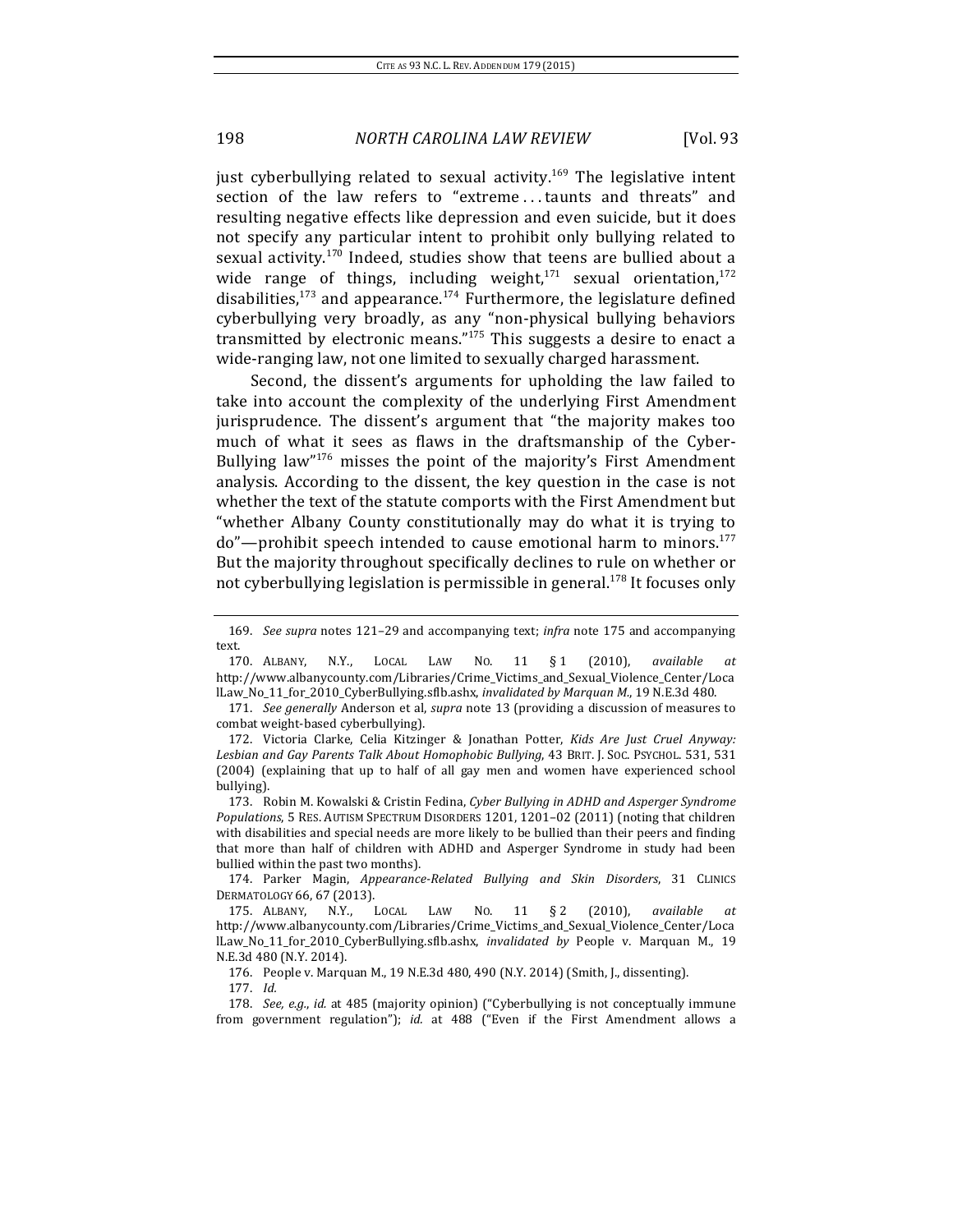on whether the legislature's prohibition of the specific conduct mentioned in *this* statute is permissible because that is what the First Amendment analysis requires. The constitutionality of cyberbullying statutes in general was not at issue in this case, and the dissent misses the point when it focuses on such a broad issue.

Although the court struck down the specific statute at issue here, it did suggest several times that it is likely possible to write a cyberbullying statute that does pass constitutional muster.<sup>179</sup> The court noted that "[c]yberbullying is not conceptually immune from government regulation" and implied several times throughout its analysis that the Albany County statute would be constitutional if it had been drafted differently.<sup>180</sup> However, the court did not provide any suggestions as to what such a law would look like or how it would work.

On the whole, then, the New York Court of Appeals was correct in its approach to the Albany County statute. Both parties agreed that the law was unconstitutional, and the court was correct not to sever it because doing so would render it largely useless. The dissent's arguments for why the statute should be upheld do not directly address the majority's strong points on the topic. If the majority's reasoning were to be applied to other state statutes criminalizing cyberbullying, it would likely strike down many of them as well.

### *B. Effect on Other Existing Statutes Criminalizing Cyberbullying*

If adopted by other courts, the New York Court of Appeals's analysis does not bode well for the future of criminal sanctions outlawing cyberbullying. The limited nature of the Albany County statute after the concededly unconstitutional sections were removed suggests that it will be difficult for legislators in other states to write laws that are both constitutional and effective. $181$  Furthermore, the court's insistence that the statutes cannot be severed but must be struck down entirely, if considered in other states' constitutional analyses, will make it less likely that other courts will uphold challenged statutes. North Carolina's statute, for example, shares many of the features that were found unconstitutional in the Albany County statute.

cyberbullying statute of the limited nature proposed by Albany County, the local law here was not drafted in that manner.").

<sup>179.</sup> *See id.* at 485; *id.* at 490 (Smith, J., dissenting).

<sup>180.</sup> *Id.* at 485 (majority opinion); see id. at 490 (Smith, J., dissenting).

<sup>181.</sup> For a discussion of the applicability of *Marquan M.*'s principles to other jurisdictions' statutes, see *supra* Part II.D.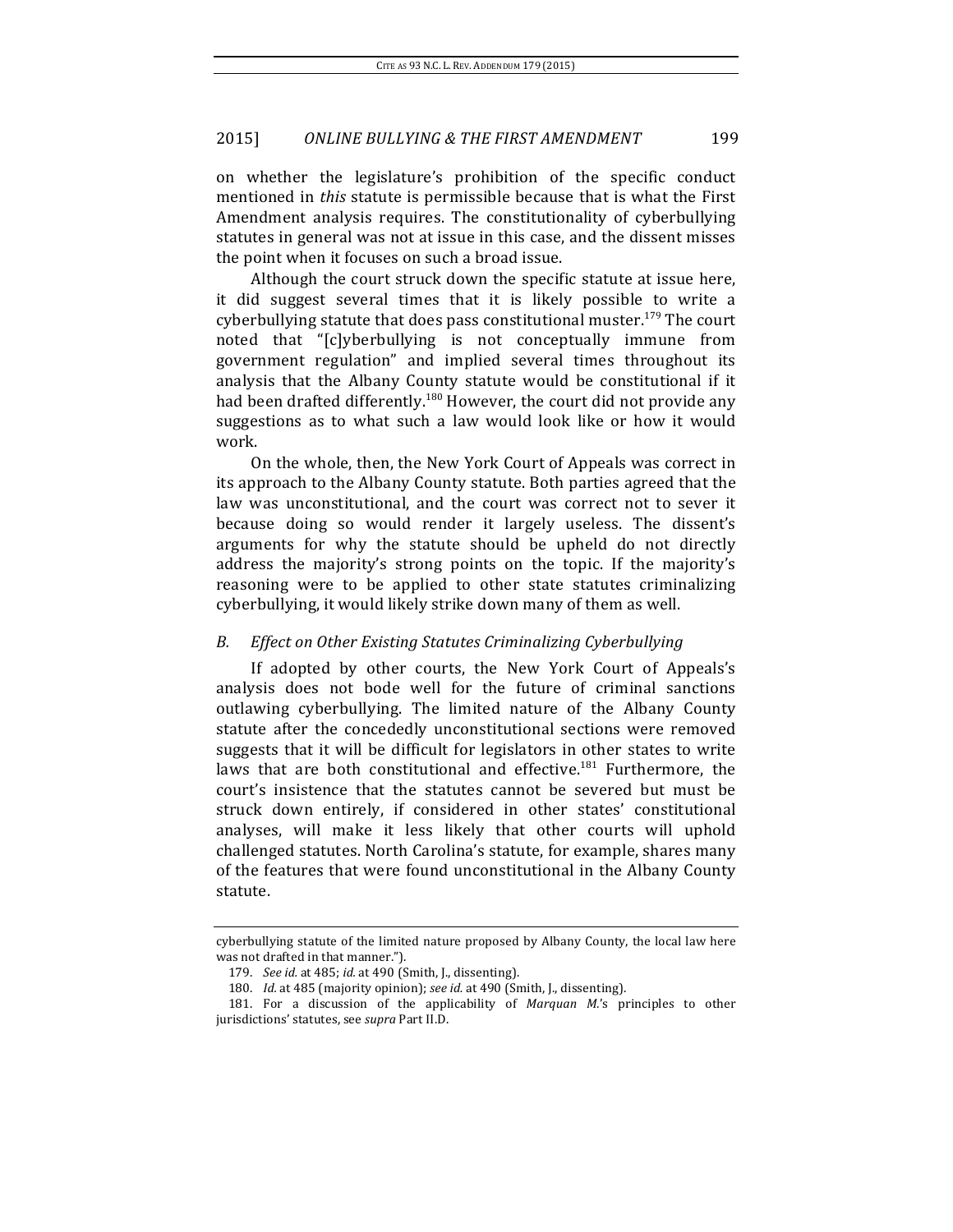Several states throughout the country have cyberbullying statutes that share features with Albany County's.<sup>182</sup> The North Carolina statute is representative of these statutes. North Carolina's cyberbullying statute, which was passed in 2009 and amended in 2012, makes it illegal for anyone to "use a computer or computer network" to engage in six different listed behaviors "with the intent to intimidate or torture a minor." $183$  The prohibited behaviors under North Carolina's statute include:

- $(1)$  With the intent to intimidate or torment a minor:
	- a. Build a fake profile or Web site;
	- b. Pose as a minor in:
		- 1. An Internet chat room:
			- 2. An electronic mail message; or
			- 3. An instant message;
	- c. Follow a minor online or into an Internet chat room; or
	- d. Post or encourage others to post on the Internet private, personal, or sexual information pertaining to a minor.
- (2) With the intent to intimidate or torment a minor or the minor's parent or guardian:
	- a. Post a real or doctored image of a minor on the Internet;
	- b. Access, alter, or erase any computer network, computer data, computer program, or computer software, including breaking into a password protected account or stealing or otherwise accessing passwords; or
	- c. Use a computer system for repeated, continuing, or sustained electronic communications, including electronic mail or other transmissions, to a minor.

(3) Make any statement, whether true or false, intending to immediately provoke, and that is likely to provoke, any third party to stalk or harass a minor.

(4) Copy and disseminate, or cause to be made, an unauthorized copy of any data pertaining to a minor for the purpose of intimidating or tormenting that minor (in any form, including, but not limited to, any printed or electronic form of computer data, computer programs, or computer software residing in, communicated by, or produced by a computer or computer network).

<sup>182.</sup> *See* Hinduja & Patchin, *supra* note 15, at 1 (finding that twenty-one states, including North Carolina, have criminal cyberbullying statutes as of 2015).

<sup>183.</sup> N.C. GEN. STAT. § 14-458.1 (2013).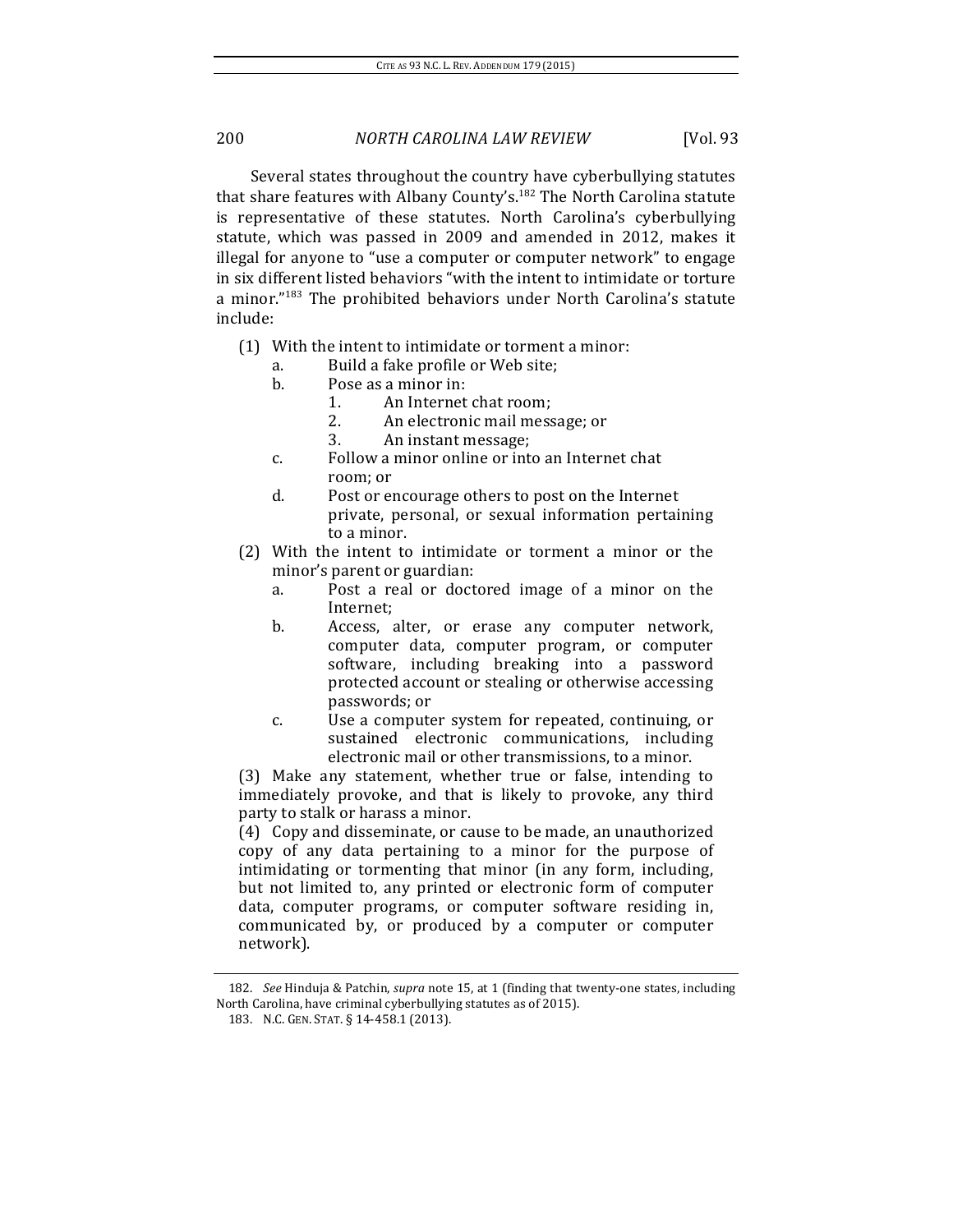$(5)$  Sign up a minor for a pornographic Internet site with the intent to intimidate or torment the minor.

(6) Without authorization of the minor or the minor's parent or guardian, sign up a minor for electronic mailing lists or to receive junk electronic messages and instant messages, with the intent to intimidate or torment the minor."<sup>184</sup>

This language is more specific about behaviors than Albany County's, but it shares several of the features that the court found objectionable in *Marquan M*.<sup>185</sup> As a result, it would probably be found unconstitutional if subjected to an analysis similar to that of the New York Court of Appeals in *Marquan M.* Although the North Carolina statute is certainly less egregious than the Albany County statute-its prohibitions apply largely to bullying behavior towards minors, not adults, and it limits its coverage to communications made using a "computer or computer network" (which includes a smartphone)-it nevertheless is unconstitutional on two grounds used in *Marquan M.*: it uses vague words and it applies to a wide range of behaviors outside the traditional understanding of cyberbullying.

First, like Albany County's, the North Carolina statute is impermissibly vague because it lacks crucial definitions. It bans performing several online actions with the intent to "intimidate" or "torment," but neither term is defined.<sup>186</sup> This prohibition is arguably just as vague as the Albany County statute's criminalization of "embarrassing" statements or "hate mail," which even the county conceded was unconstitutional because it shares a lack of definition.<sup>187</sup> Just like speech that is likely to embarrass, the kind of speech that is likely to intimidate any given person is entirely subjective. If a person is extremely timid or sheltered, for example, merely using swear words or mentioning sexual activity might intimidate them. Similarly, if a person has been robbed or abused, they might be tormented by mention of those activities where the average person would not. Like the Albany County statute, therefore, the use of this language would likely render the statute unconstitutionally broad.

Second, much like the Albany County statute, the North Carolina statute as written is overbroad because it encompasses an extremely wide range of online actions, some of which fall "outside the popular

<sup>184.</sup> *Id.*

<sup>185.</sup> *See infra* notes 186-91 and accompanying text.

<sup>186.</sup> N.C. GEN. STAT. § 14-453 (listing definitions for purpose of statute with neither "intimidate" nor "torment" being listed).

<sup>187.</sup> People v. Marquan M., 19 N.E.3d 480, 486-87 (N.Y. 2014).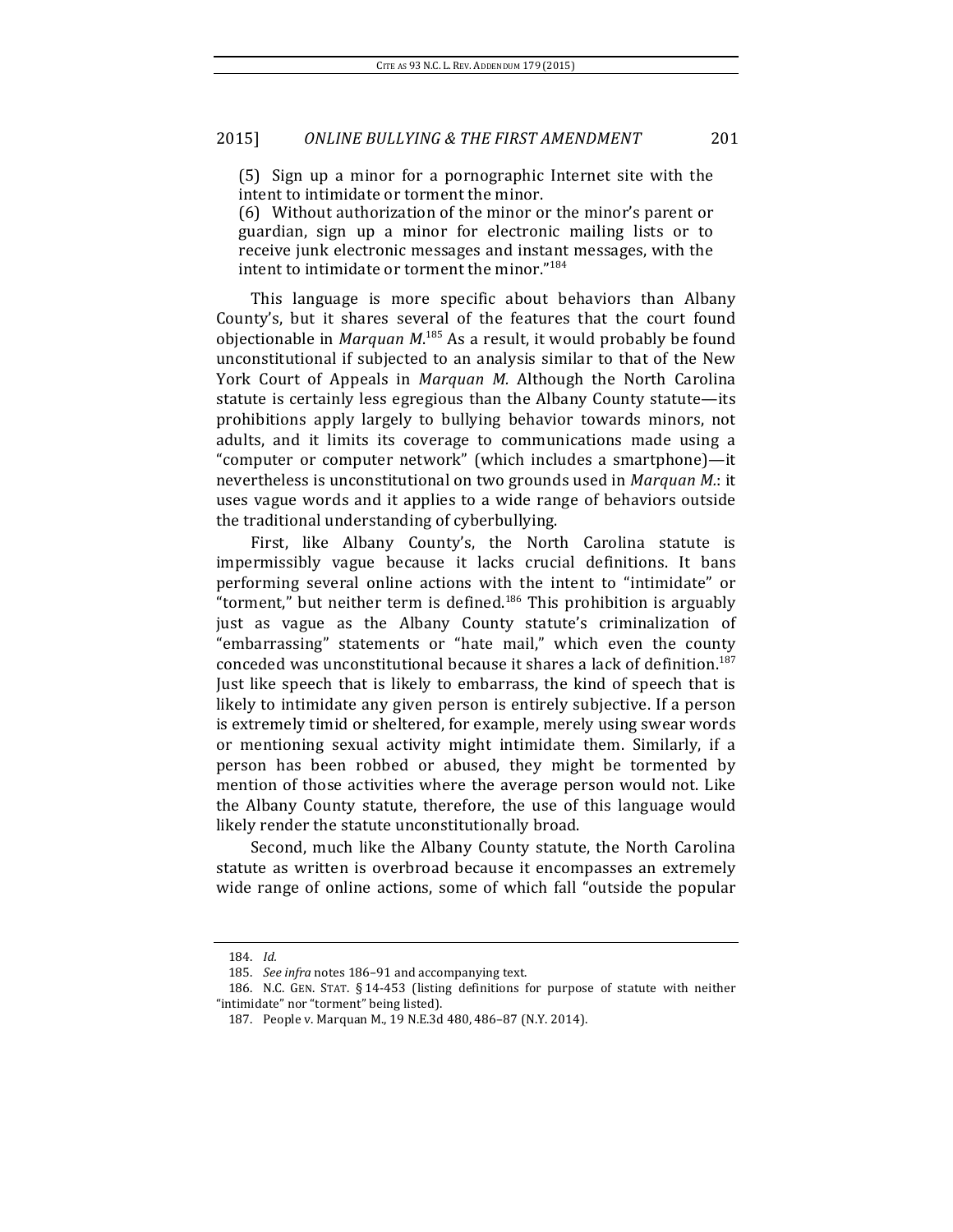understanding of cyberbullying."<sup>188</sup> It covers both a wide range of behaviors and the entire spectrum of online communication. For example, the statute could arguably criminalize accessing any computer program with intent to intimidate a child's parent<sup>189</sup> or signing up a high school student for a spam listserv.<sup>190</sup> This kind of activity exceeds the generally accepted definitions of cyberbullying laid out in Part I.A. It also goes beyond the type of behavior that the North Carolina law intended to combat, which was limited to protecting children from bullying and harassment in order to ensure a safe climate in schools and allow the state to educate its children in a safe environment.<sup>191</sup> Therefore, if it were analyzed under the reasoning in *Marquan M.*, it would likely be found unconstitutional because it covers too much ground.

Several other states have similar statutes that would also likely be found unconstitutional if subjected to the analysis used in Marquan  $M<sup>192</sup>$  This kind of limitation on the content of statutes has the potential to throw a wrench into the anti-cyberbullying legislative trend. The court's takedown of the Albany County statute may deter legislators in other states from passing similarly broad criminal sanctions addressing cyberbullying for fear that they too will be struck down.

If states do choose to enact criminal cyberbullying provisions, however, they should be carefully drafted. Legislators should be wary of blanket bans of undefined categories like Albany County's prohibition of "hate mail."<sup>193</sup> They should carefully consider whether their law, as drafted, would cover large amounts of speech that does not fall within the traditional definition of cyberbullying, particularly speech directed at adults. Finally, they should consider whether their definition of "electronic communication"<sup>194</sup> is overbroad. Legislators should then consider whether a bill fitting these qualifications is well equipped to deter cyberbullying to the extent that they intend. If not, they should consider an alternative provision. Albany County itself has

<sup>188.</sup> *Id.*

<sup>189.</sup> *See* N.C. GEN. STAT. § 14-458.1(a)(2)(b).

<sup>190.</sup> *See id.* § 14-458.1(a)(6).

<sup>191.</sup> School Violence Prevention Act of 2012, ch. 149, 2012 N.C. Sess. Laws 715 (codified as amended at N.C. GEN. STAT. § 14-458.1 (2013)).

<sup>192.</sup> *See generally* ARK. CODE ANN. § 5-71-217 (2005 & Supp. 2013) (prohibiting cyberbullying with broad language); IOWA CODE § 280.28 (2012) (doing the same).

<sup>193.</sup> ALBANY, N.Y., LOCAL LAW NO. 11 § 2 (2010), *available at*  http://www.albanycounty.com/Libraries/Crime\_Victims\_and\_Sexual\_Violence\_Center/Loca

lLaw\_No\_11\_for\_2010\_CyberBullying.sflb.ashx, *invalidated by Marquan M.*, 19 N.E.3d. 480. 194. *Id.*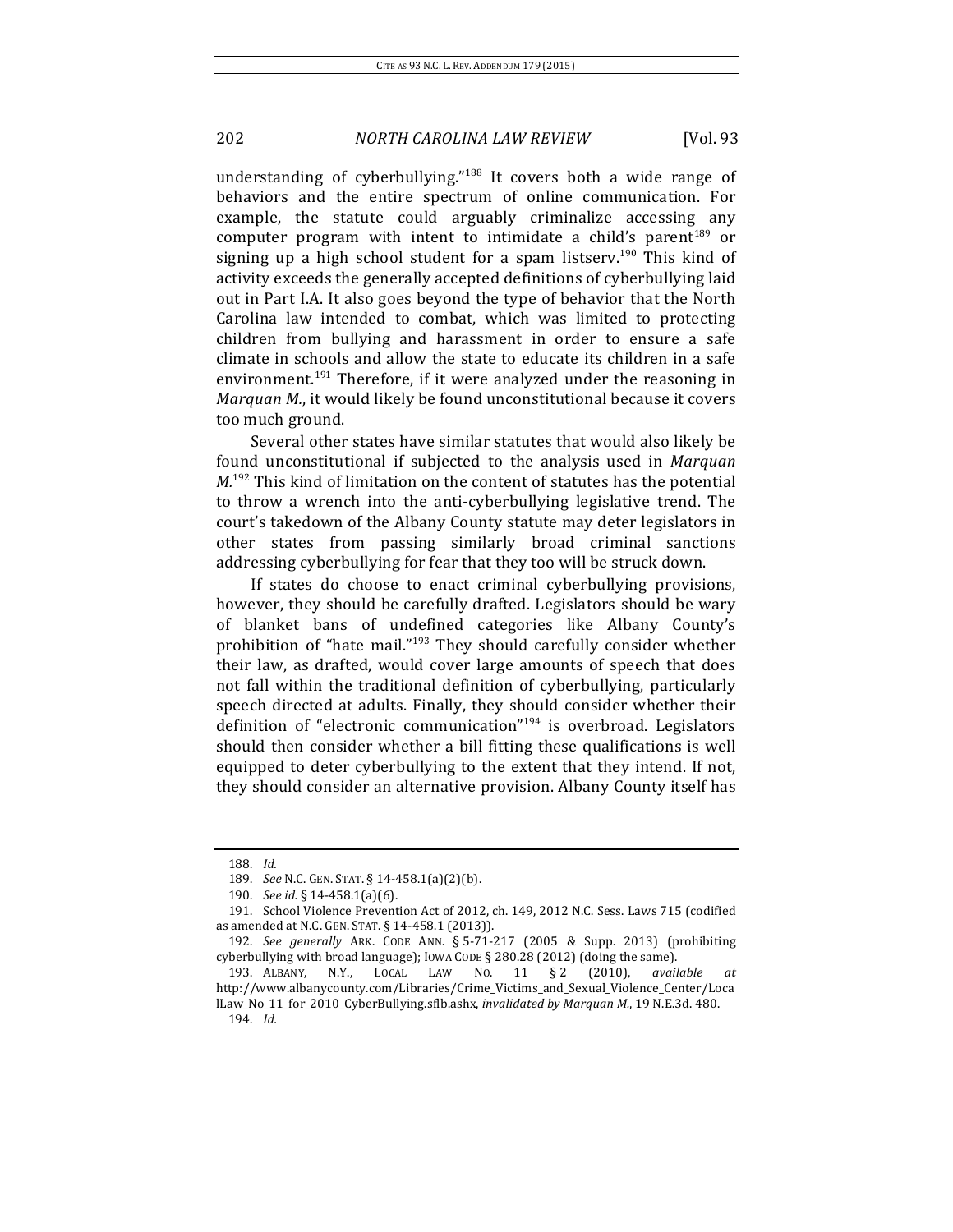chosen this route, having passed a new, more tightly drafted law to replace the one that was struck down.<sup>195</sup>

In light of the constitutional issues, the case for specific criminal cyberbullying statutes becomes weak. If they are to be constitutional, the existing statutes likely must cut out a significant part of the activity that they originally meant to criminalize. Furthermore, it is possible that other courts may decide to follow the New York Court of Appeals's lead and find such statutes unconstitutional, or the Supreme Court of the United States may take up the issue. If legislatures continue to pass anti-cyberbullying statutes, they will be creating a network of unstable and uncertain laws. Prosecutors may be wary of actually using the laws because they fear they will be struck down. After *Marquan M.*, then, states hopefully will be less likely to—and should not—pass laws making cyberbullying a crime.

# *C. Lessons and Solutions: Careful Definitions and School Policy*

In light of the court's decision in *Marquan M.* and its message that cyberbullying statutes must be carefully drafted, legislatures may pause before they pass blanket criminalizations of cyberbullying in the future. This is a good thing. Instead of passing widely applicable laws with a high chance of being struck down on constitutional grounds, states should instead focus on updating and clarifying existing laws that fight cyberbullying through requiring the implementation of school policies. This will hopefully lead to locally based approaches as well as the development of a clear jurisprudence that is not divided between criminal and civil laws.

Although school policy statutes are often limited in scope to public schools and do not have the ability to deter adults who engage in cyberbullying, they are still a better solution than constitutionally flawed and unstable criminal statutes because they offer stable protection to the majority of the affected population.<sup>196</sup> It is settled law that schools have the authority to make cyberbullying policies pertaining to bullying that takes place in school.<sup>197</sup> While courts are still divided on schools' authority to regulate bullying that takes place

<sup>195.</sup> Jordan Carleo-Evangelist, *Sharpened Albany County Cyberbullying Law Heads to Monday Vote*, TIMES UNION (Sept. 5, 2014), http://www.timesunion.com/local/article/ Albany-County-s-cyberbullying-law-crafted-for-5736875.php.

<sup>196.</sup> Although not every state has cyberbullying policy requirements for private school students, only ten percent of students in the United States attend private schools. Facts and Studies, COUNCIL FOR AM. PRIVATE EDUC., http://www.capenet.org/facts.html (last visited Mar. 22, 2015). 

<sup>197.</sup> See supra notes 102-12 and accompanying text.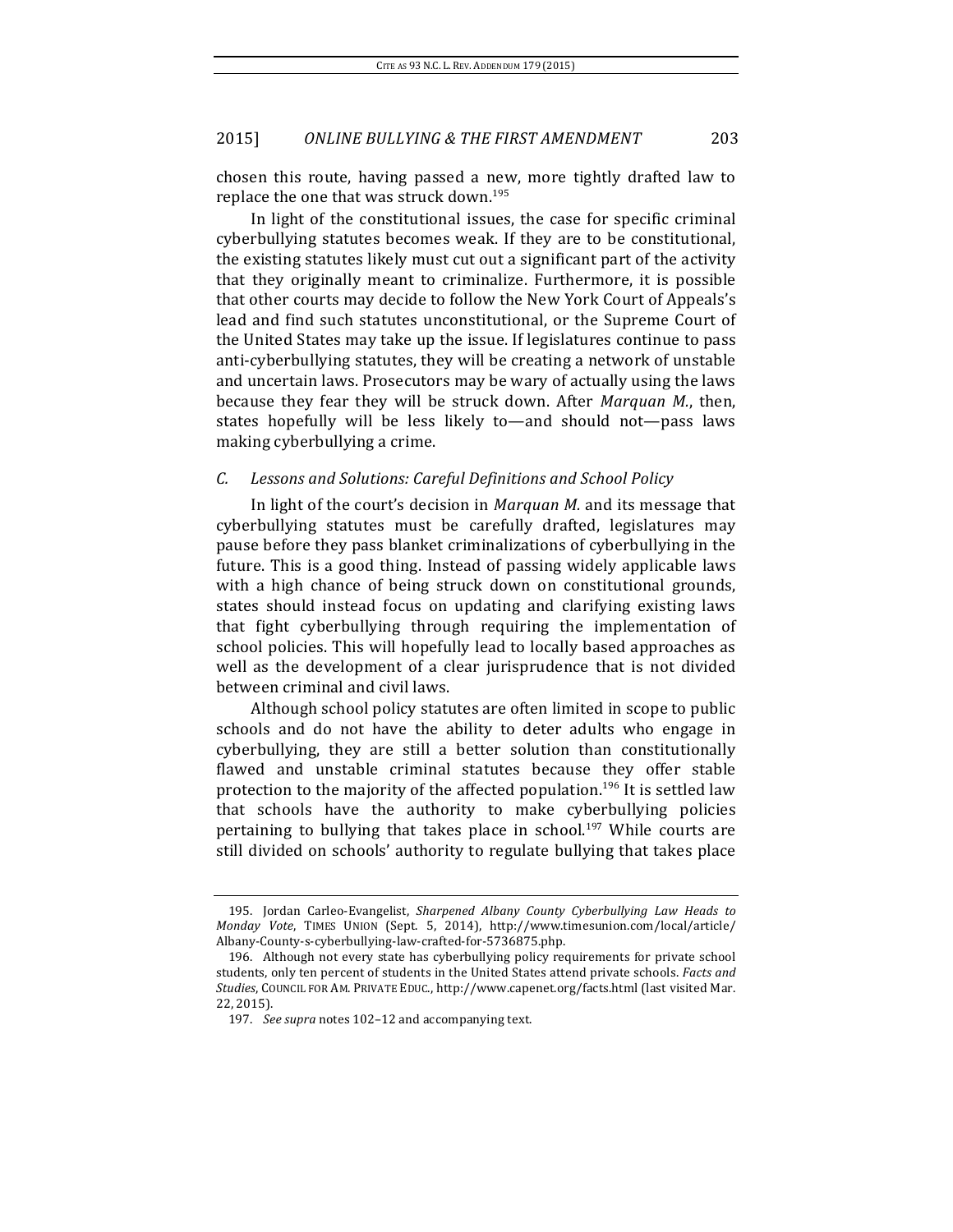entirely off campus, several circuit courts have ruled that off-campus speech that enters the school building may be regulated.<sup>198</sup> Therefore, school policy sanctions are available to many affected students.

Furthermore, school policies are not as restricted by proof and enforcement difficulties as criminal statutes. States should take advantage of this flexibility to update their policy requirements with a clear definition of cyberbullying based on the *Marquan M.* court's analysis. They should make it clear that schools should avoid vague definitions and not restrict their policy to only certain kinds of offenses. One definition of bullying used by the California public school system is that of researcher Ken Rigby. Rigby defines bullying as "a desire to hurt  $+$  a hurtful action  $+$  a power imbalance  $+$  repetition (typically)  $+$  an unjust use of power  $+$  evident enjoyment by the aggressor + a sense of being oppressed on the part of the target."<sup>199</sup> This definition is useful because it incorporates key characteristics of bullying and cyberbullying, including intent to harm, actual harmful action, and power imbalance.

Another example of a state that has been successful in creating a relatively comprehensive definition of cyberbullying is Maine.<sup>200</sup> Under that state's statute, cyberbullying is defined as "bullying through the use of technology or any electronic communication."<sup>201</sup> Bullying, in turn, has an expansive definition:

"Bullying" includes, but is not limited to, a written, oral or electronic expression or a physical act or gesture or any combination thereof directed at a student or students that:

- $(1)$  Has, or a reasonable person would expect it to have, the effect of:
	- (a) Physically harming a student or damaging a student's property; or
	- (b) Placing a student in reasonable fear of physical harm or damage to the student's property;
- $(2)$  Interferes with the rights of a student by:
	- (a) Creating an intimidating or hostile educational environment for the student; or

<sup>198.</sup> *See, e.g.*, Kowalski v. Berkeley Cnty. Sch., 652 F.3d 565, 574-75 (4th Cir. 2011); Doninger v. Niehoff, 642 F.3d 334, 345-47 (2d. Cir. 2011) (upholding the punishment of a student who wrote an off-campus blog post insulting administrators and encouraging students to call the superintendent).

<sup>199.</sup> CAL. DEP'T OF EDUC., BULLYING AT SCHOOL 7 (2003), available at http://www.cde.ca.gov/ls/ss/se/documents/bullyingatschool.pdf.

<sup>200.</sup> ME. REV. STAT. ANN. tit. 20-A, § 6554 (Supp. 2012); see *supra* Part I.B.

<sup>201.</sup> ME. REV. STAT. ANN. tit. 20-A, § 6554.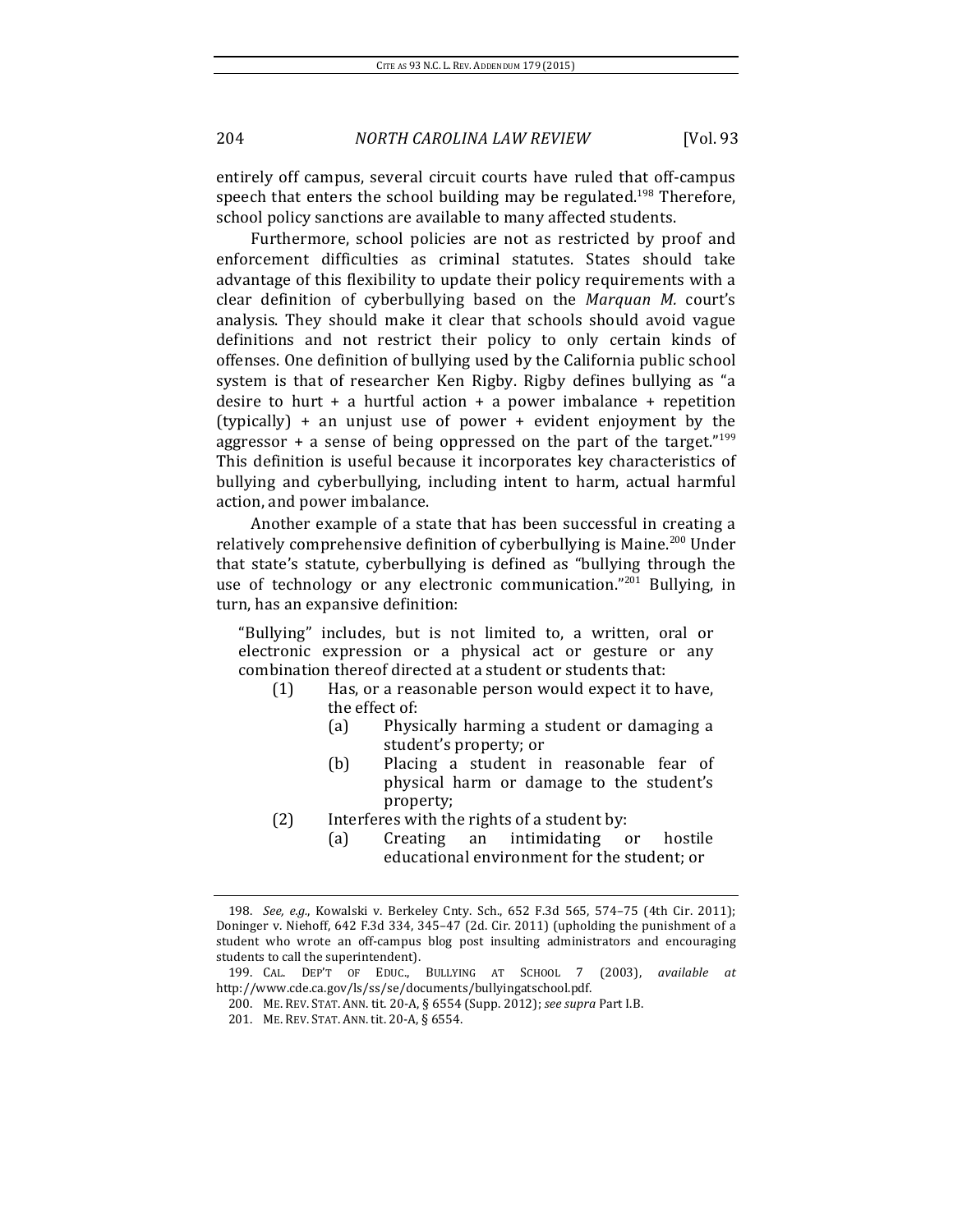- (b) Interfering with the student's academic performance or ability to participate in or benefit from the services, activities or privileges provided by a school; or
- (3) Is based on a student's actual or perceived characteristics or is based on a student's association with [someone with those characteristics].<sup>202</sup>

Because this definition is closely tethered to the traditional school-based understanding of bullying, it is much less likely to cover unrelated behavior. The specific mention of students' characteristics and the explanation of how bullying could interfere with a student's rights provides a crisp definition of what is covered. While the coverage is less comprehensive, the statute does not run the risk of being struck down as unconstitutional and thus will likely be more effective. Like the California definition, Maine uses a level of detail that is not found in the North Carolina or Albany County anti-cyberbullying statutes.<sup>203</sup> Such detail will help schools to determine exactly what bullying is so they can most effectively combat it.

If a state decides to write a statute addressing cyberbullying after *Marquan M.*, the legislature should be very careful with the language it uses. As the court suggested, a successful statute would apply only to minors; incorporate a very specific definition of bullying that is not based on general, undefined terms like "annoy" or "intimidate"; and not be easily read to encompass other types of behavior outside of the traditional definition of cyberbullying.<sup>204</sup> This language would have a better chance of being upheld than more vague language.

The best solution, however, would be to use criminal statutes in conjunction with school policy statutes. As *Marquan M.* demonstrates, it will be difficult for a state to write a statute that uses specific language while also providing comprehensive coverage of bullying. Because of this balance, if states wish to use criminal sanctions, they should do so sparingly and in conjunction with school-policy-based laws that can more comprehensively cover cyberbullying on school grounds. One possibility would be for states to criminalize only the very worst kinds of cyberbullying, like the sexually related behavior that the county wanted to criminalize in *Marquan M.*, and rely on school policies to deter the remaining types of cyberbullying. Because

<sup>202.</sup> *Id.*

<sup>203.</sup> *See id.*

<sup>204.</sup> People v. Marquan M., 19 N.E.3d 480, 486-88 (N.Y. 2014).